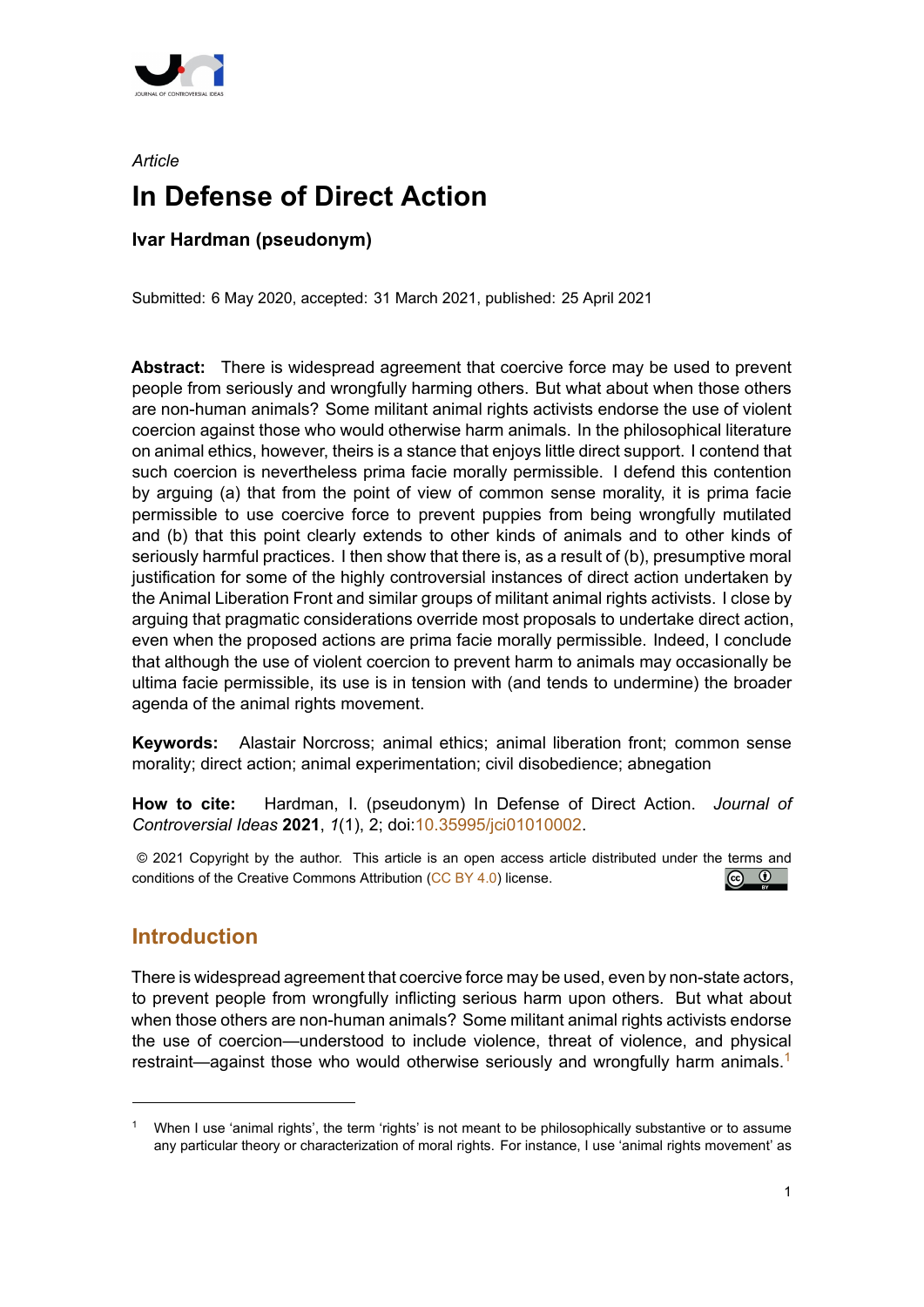In the philosophical literature on animal ethics, however, theirs is a stance that enjoys little direct support, even from those who a[dvance species ega](https://doi.org/10.35995/jci01010002)litarian positions.<sup>2</sup> Indeed, Peter Singer and Tom Regan, no doubt the two leading figures in that literature, are inclined to oppose such uses of coercion.<sup>3</sup> I contend, in contrast, that the use of coercion against those who would otherwise seriously and wrongfully harm animals is prima facie (or pro tanto) morally permissible.<sup>4</sup>

Here is an argument for my position:

- (1) It is prima facie morally permissible to use coercion to prevent puppies from being seriously and wrongfully harmed.
- (2) There is no morally salient difference between puppies and other mammals.
- (3) Thus, it is prima facie morally permissible to use coercion to prevent mammals from being seriously and wrongfully harmed.
- (4) When mammals such as cows, pigs, sheep, and mice are turned into food, clothing, or experimental research subjects, they are, in most instances, seriously and wrongfully harmed.
- (5) Thus, it is prima facie morally permissible, in most instances, to use coercion to prevent mammals such as cows, pigs, sheep, and mice from being turned into food, clothing, or experimental research subjects.

a mere paraphrase for "the movement to secure moral recognition for and prevent wrongful treatment of animals."

 $2^2$  Aside from Steve Best, no contemporary philosophers have, to my knowledge, directly and explicitly defended, even to a limited degree, the moral permissibility of using coercion against those who would otherwise seriously and wrongfully harm animals. See Steve Best, "It's War," in *Terrorists or Freedom Fighters: Reflections on Animal Liberation*, eds. Steve Best and Anthony Nocella (New York: Lantern Books, 2004), 300–40. Moreover, Best's defense of coercive tactics is situated within a polemical argument for revolutionary political violence that aims at a profound reordering of human social and political life. Best (ibid., 335) assumes, for instance, that "the animal rights community can no longer afford to be a single-issue movement, for now in order to fight for animal rights we have to fight for democracy." Indeed, Best's political project is broader in scope and more radical in character than the kinds of political projects ordinarily championed by animal rights activists and the philosophers who share their convictions. For other work that addresses issues adjacent to those discussed in this essay see: Ned Hettinger, "Environmental Disobedience," in *A Companion to Environmental Philosophy*, ed. Dale Jamieson (Oxford: Blackwell, 2001), 498–509; Steve Cooke, "Animal Rights and Environmental Terrorism," *Journal of Terrorism Research* 4 (2013): 26–36; John Hadley, "Animal Rights and SelfDefense Theory," *Journal of Value Inquiry* 43 (2009): 165–77; CE Abbate, "The Search for Liability in the Defensive Killing of Nonhuman Animals," Social Theory and Practice 41 (2015): 106–30; Michael Allen and Erica von Essen, "Are Illegal Direct Actions by Animal Rights Activists Ethically Vigilante," *Between the Species* 22 (2018): 260–85. All of these papers make interesting contributions to the literature, but none presents a direct and unequivocal argument for the moral permissibility of using coercion to defend animals against wrongful harm.

<sup>3</sup> I purposefully use the phrase 'inclined to oppose' rather than more direct language. This is because both Singer and Regan have been guarded in their pronouncements on this subject. For their tacit opposition, see, for example: Peter Singer, "Introduction," in *In Defense of Animals: The Second Wave*, ed. Peter Singer (New York: Wiley, 2006), 1–10; Tom Regan, "How to Justify Violence," in *Terrorists or Freedom Fighters: Reflections on Animal Liberation*, eds. Steve Best and Anthony Nocella (New York: Lantern Books, 2004), 231–36.

<sup>4</sup> In what follows, I use 'animal' to pick out all and only mammals, although I often use the former term for stylistic reasons. I restrict my argument to mammals because doing so makes its key premises easier to defend. This is because there is widespread agreement that mammals are sentient. Furthermore, it is not uncommon to assign them some degree of self-awareness (although this is a more controversial position). Both of these attributes are ordinarily taken to be sufficient for possession of moral status.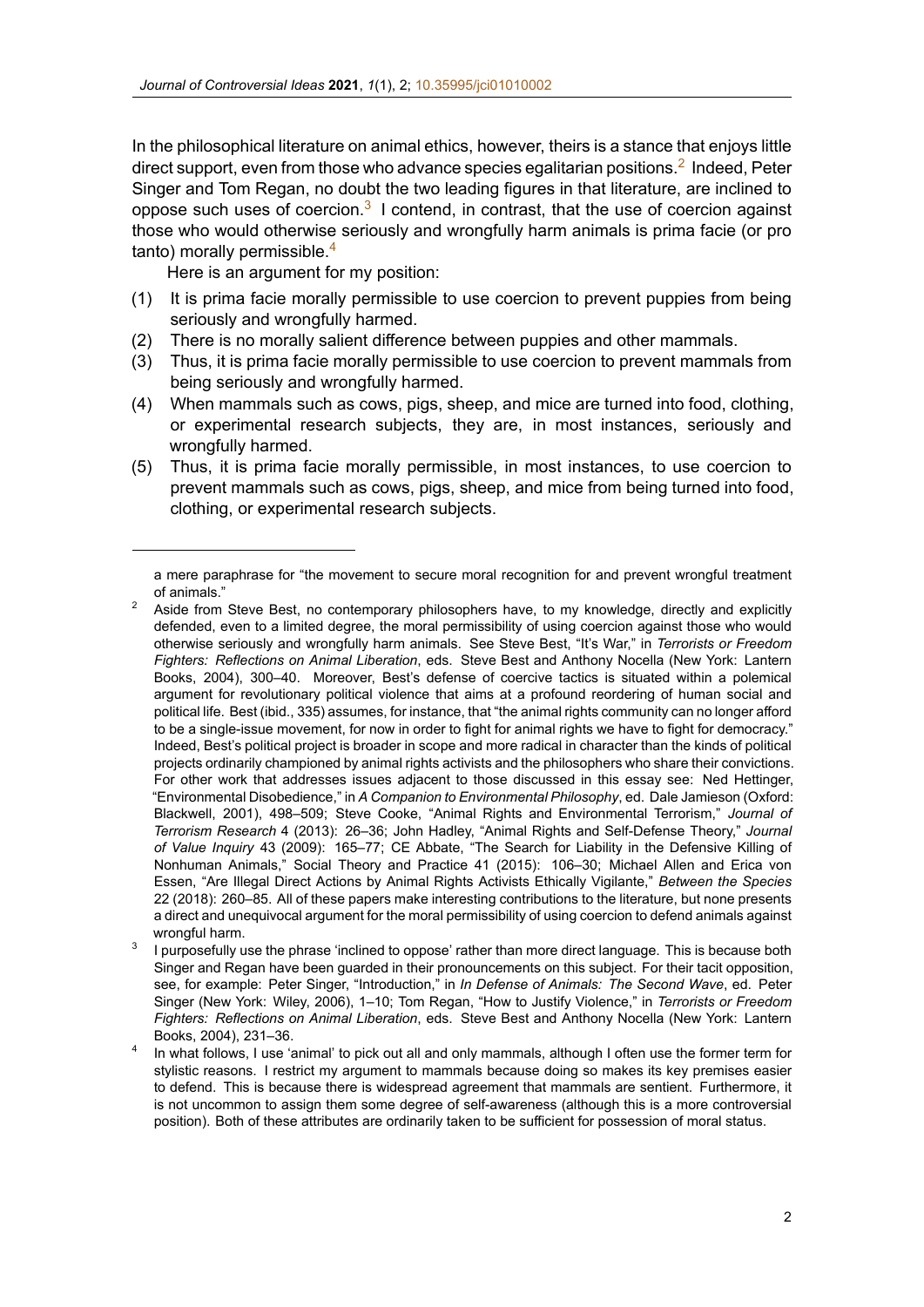In what follows, I take premises (2) and (4) for granted (although considerations adduced in sections three and four [support these prem](https://doi.org/10.35995/jci01010002)ises).<sup>5</sup> After briefly clarifying my terminology in section one, I devote section two to the task of defending premise (1). I do this by appealing to an example from a widely anthologized essay by Alastair Norcross.<sup>6</sup> I then develop several variants of Norcross' example in order to explore the conditions under which different kinds of coercion might be permissibly employed to prevent people from seriously and wrongfully harming puppies. After consideration of these new cases, I conclude that pre-theoretic judgments of common sense morality justify premise (1) and, by extension, that common sense morality is committed to the prima facie permissibility of using coercive force—including violence, threat of violence, physical restraint, and property damage—against those who would otherwise seriously and wrongfully harm animals. In the remaining sections, I draw out some of the implications of my conclusion and defend it against objections.

In section three, I respond to objections focused on the putative limitations and artificiality of my initial cases. I do this by describing several additional cases, some hypothetical and some actual (including an instance of direct action carried out by the Animal Liberation Front), and arguing that the use of coercion is prima facie permissible in all of them. In section four, I review and rebut two objections to the use of coercion against institutions and individuals engaged in wrongful animal experimentation. In section five, I argue that pragmatic considerations weigh heavily *against* the use of coercion by animal rights activists, even in cases where its use is prima facie permissible. Although the use of coercion is sometimes ultima facie morally permissible, I conclude that it is rarely an appropriate tactic for those concerned with advancing the broader agenda of the animal rights movement.

#### **Section One**

The first premise of my argument states that it is prima facie morally permissible to use coercion to prevent puppies from being seriously and wrongfully harmed. Before I defend this premise, some terminological clarification is in order.

First, I use 'prima facie morally permissible' to denote actions that are permissible absent the presence of overriding moral reasons. Thus, to say that action *a* is prima facie morally permissible in circumstance *c* is to say that it is not morally wrong for *S* to perform *a* in *c* unless *S* has an overriding moral reason that precludes the performance of *a*. An overriding moral reason is a moral reason that *S* is *required* to act upon in *c*.

 $5$  Support for premise (2) can be found in numerous philosophical works, including: Peter Singer, *Animal Liberation* (New York: Harper Collins, 2002); Tom Regan, "Empty Cages: Animals Rights and Vivisection," in *Contemporary Debates in Applied Ethics*, eds. Andrew I. Cohen and Christopher Heath Wellman (Malden, MA: Blackwell, 2019), 77–90; Mylan Engel, "The Commonsense Case for Ethical Vegetarianism," *Between the Species* 19 (2016): 2–31. Support for premise (4) can be found in numerous philosophical works, including: Singer, Animal Liberation; Regan, "Empty Cages"; Mylan Engel, "The Commonsense Case against Animal Experimentation," in *The Ethics of Animal Research*, ed. Jeremy Garrett (Cambridge, MA: MIT Press, 2012), 215–36. I regard it as beyond dispute that most common animal rearing, slaughter, and experimentation practices seriously and wrongfully harm animals. Confinement, mutilation, and death are, in most instances, seriously harmful. And, granting the *possible* exception of some harms imposed by medical researchers, these harms are imposed unnecessarily and therefore wrongfully.

<sup>6</sup> Alastair Norcross, "Puppies, Pigs, and People: Eating Meat and Marginal Cases," *Philosophical Perspectives* 18 (2004): 229–45.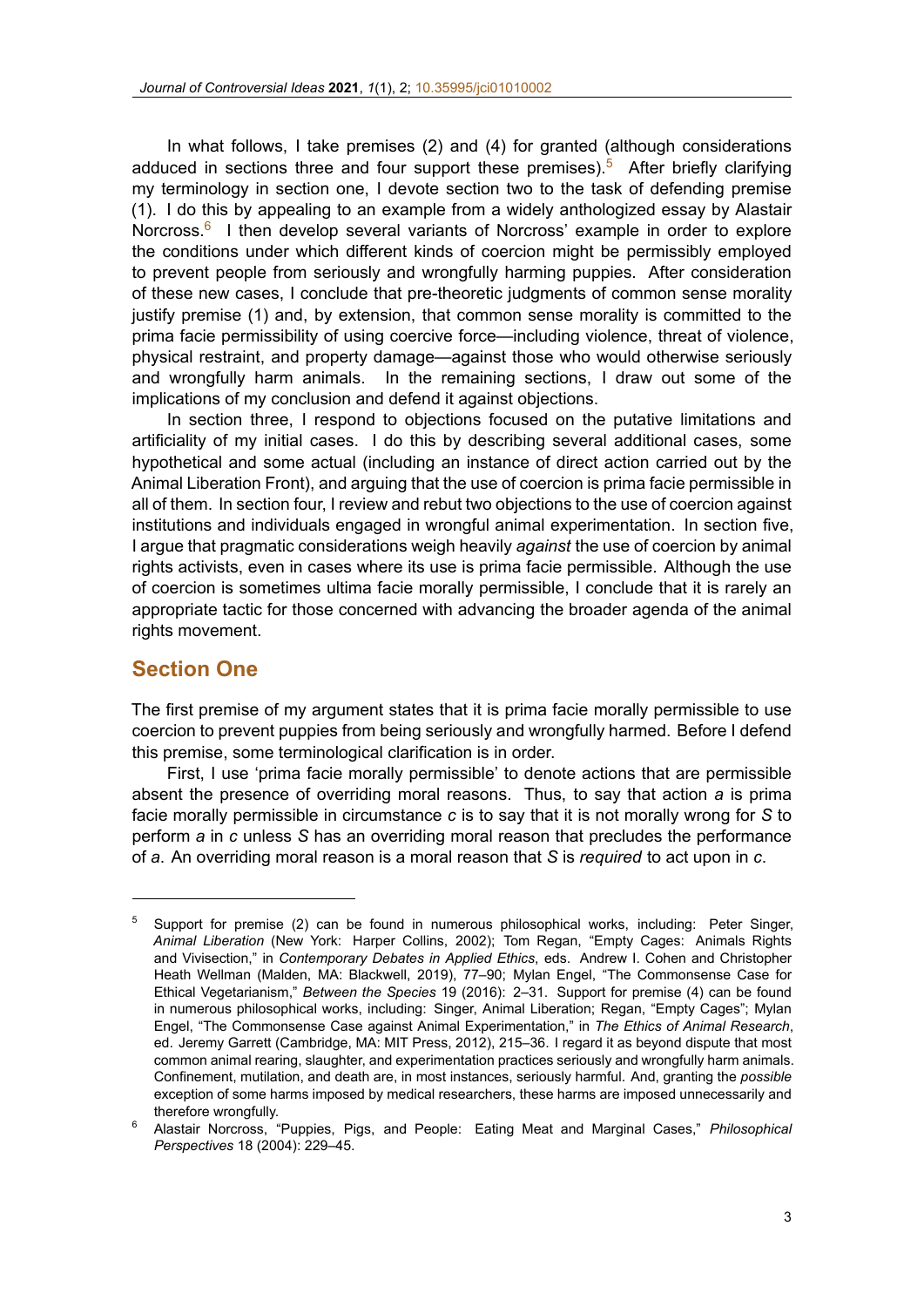Second, I define 'coercion' as the use or threat of violence (understood broadly to include forceful physical restraint andi[mprisonment\) again](https://doi.org/10.35995/jci01010002)st persons or their property with the purpose of altering what the targeted individuals are able or willing to do. This definition is stipulative. There is a significant philosophical literature devoted to the analysis of the concept of coercion.<sup>7</sup> I introduce a stipulative definition in order to sidestep debates about the necessary and sufficient conditions for the correct use of this concept in ordinary discourse. Such debates are largely orthogonal to the views I advance in this essay. My aim is to defend the contentious claim that people may use or threaten violence against those who would otherwise seriously and wrongfully harm animals. It is not to engage in conceptual analysis.

For this reason, I will also not attempt to analyze or theoretically define 'violence', 'threat', or 'serious harm.' The instances of violence, threat making, and serious harm discussed below are paradigm cases. Thus, there is no need to provide definitions that settle debates about marginal cases. I also leave 'wrongful harm' at the intuitive level, although I believe that the harms discussed in the cases below all satisfy a sufficient condition for the harm to count as wrongful—namely, that it is inflicted for no good reason.

I include violence against property in my definition of coercion in order to sidestep another linguistic debate. Some animal rights activists think that only sentient beings can be the targets of violence. They conclude, on that basis, that property damage counts as nonviolent activism. $8\text{ O}$ thers think this view is inconsistent with the ordinary use of 'violence.' As I see it, quibbling over how to properly define 'violence' does little to address the substantive question taken up below—namely, whether or not it is (even prima facie) morally permissible to damage or destroy property in order to prevent animals from being seriously and wrongfully harmed.

In several places, especially in sections four and five, I use the phrase 'coercive direct action' to describe the forms of violence under consideration. My use of the modifier 'coercive' conforms to the stipulative definition of 'coercion' presented above. I use 'direct action' to refer to a broad class of social protest activities that, roughly, violate the legal and/or community norms governing such activities; examples include: the heckler's veto, sit-ins, traffic blockades, trespassing protests, sabotage, property destruction, arson, and street fighting. I will not attempt to further analyze or define 'direct action.' I use the phrase because it is part of the common lexicon of militant animal rights activists. These activists typically describe their animal rescues and acts of property destruction as instances of direct action, which they contrast with more conventional forms of protest.<sup>9</sup> I intend to show that, regardless of how they are best described or categorized, some forms of social protest activity that are norm-violating *because they involve coercion* are nevertheless prima facie morally permissible when used to defend animals.

<sup>7</sup> This literature begins with Robert Nozick, "Coercion," in *Philosophy, Science, and Method: Essays in Honor of Ernest Nagel*, eds. Sidney Morgenbesser, Patrick Suppes and Morton White (New York: St. Martin's Press), 440–72.

<sup>8</sup> For more on this linguistic debate, see: Steve Best and Anthony Nocella, "Introduction," in *Terrorists or Freedom Fighters: Reflections on Animal Liberation*, eds. Steve Best and Anthony Nocella (New York: Lantern Books, 2004), 30–34.

<sup>&</sup>lt;sup>9</sup> For instance, although they claim to use only nonviolent tactics, one prominent group of militant activists operate under the name Direct Action Everywhere. Their website is www.directactioneverywhere.com.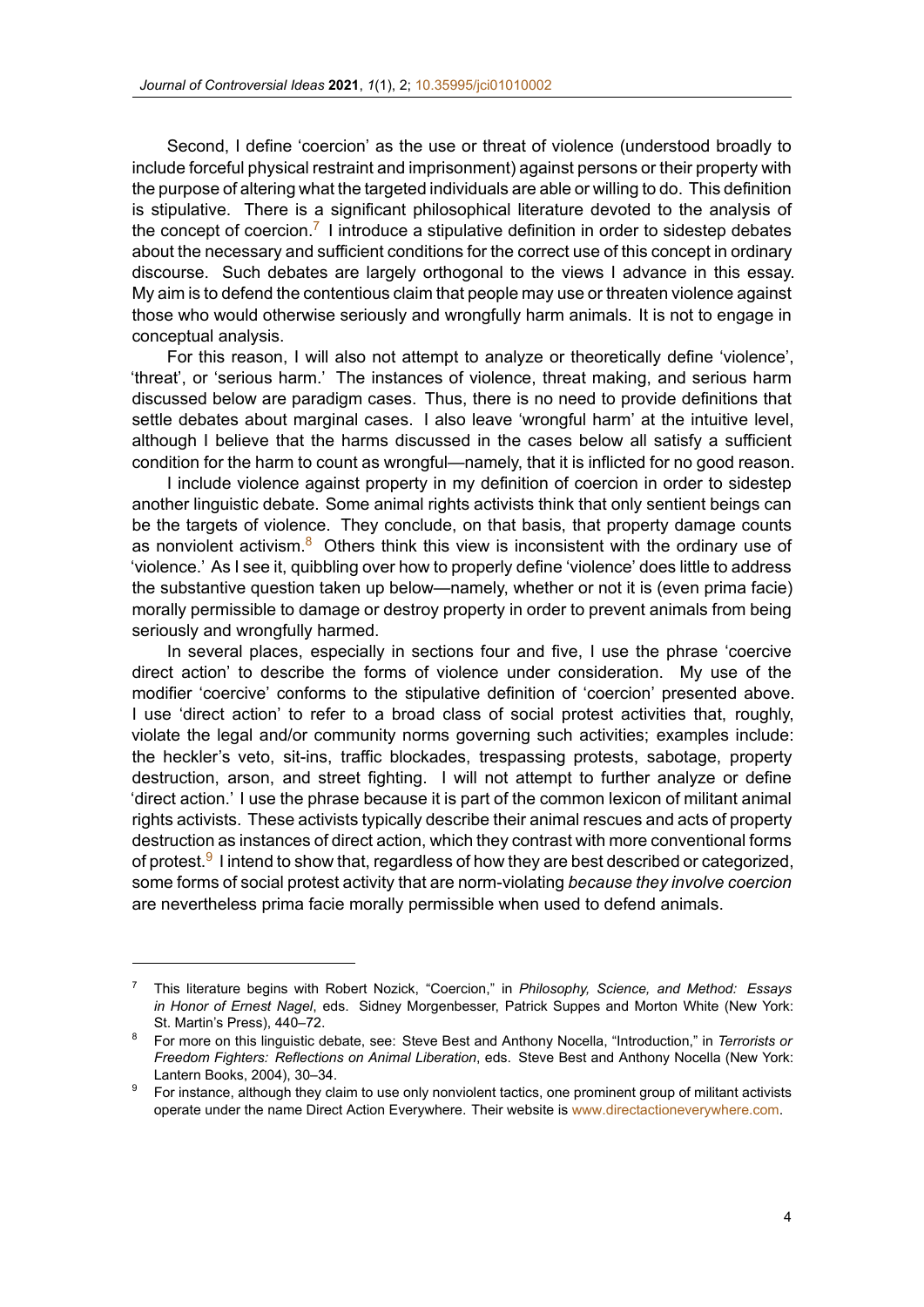## **Section Two**

In the essay "Puppies, Pigs, and People," Alastair Norcross produces a rather memorable thought experiment centered upon a dispossessed chocolate lover named Fred. Norcross writes:

" *. . .* Fred *. . .* receives a visit from the police one day. They have been summoned by Fred's neighbors, who have been disturbed by strange sounds emanating from Fred's basement. When they enter the basement they are confronted by the following scene: Twenty-six small wire cages, each containing a puppy, some whining, some whimpering, some howling. The puppies range in age from newborn to about six months. Many of them show signs of mutilation. Urine and feces cover the bottoms of the cages and the basement floor. Fred explains that he keeps the puppies for twenty-six weeks, and then butchers them while holding them upside-down. During their lives he performs a series of mutilations on them, such as slicing off their noses and their paws with a hot knife, all without any form of anesthesia. Except for the mutilations, the puppies are never allowed out of the cages, which are barely big enough to hold them at twenty-six weeks. The police are horrified, and promptly charge Fred with animal abuse *. . .* " 10

Norcross further develops the thought experiment over several lengthy paragraphs. Here is a brief summary: Fred attempts to justify his behavior by explaining its ultimate aim—namely, to enable him to enjoy the taste of chocolate, which is one of his great passions. Due to a head injury, Fred can only enjoy chocolate when its consumption is supplemented with a flavor enhancing hormone that is no longer produced by his body. The one known replacement hormone is secreted by puppies, but only when they experience prolonged and excruciating pain. Thus, Fred devises the scheme described above as a means by which to acquire the needed hormone. His behavior is not sadistic, he claims, but in keeping with the morally benign norms of mainstream gastronomy.

While Norcross uses the story of Fred to draw an analogy between mutilating puppies and consumer support of factory farming, I should like to use it to defend the first premise of my argument. Once again, this premise states: It is prima facie morally permissible to use coercion to prevent puppies from being seriously and wrongfully harmed. Notice that the intuition that Fred *should be stopped* is implicit in Norcross' example. Indeed, the example begins with a police visit and ends with Fred being placed under arrest. In this case, the state uses coercive force to prevent Fred from continuing to wrongfully harm animals. And it is hardly controversial to hold that the state is within its rights to arrest and prosecute him.<sup>11</sup>

Anyone who thinks that the state should be able to detain, imprison, or otherwise interfere with people to stop them from seriously and wrongfully harming puppies is *already committed* to the view that coercive force may be used to defend the interests of at least some animals. Of course, we are often prepared to grant the state special coercive powers that we would not grant to individuals. Thus, to fully support premise (1),

<sup>10</sup> Norcross, "Puppies, Pigs, and People," 229.

Although there is debate about the details, there is a near consensus that animals should receive some degree of legislative protection. For instance, a recent Gallop poll shows that only 3% of Americans believe that "animals don't need much protection from harm and exploitation, since they are just animals." See: Rebecca Rifkin, "In U.S., More Say Animals Should Have Same Rights as People," *Gallup*, May 18, 2015, http://www.gallup.com/poll/183275/say-animals-rights-people.aspx.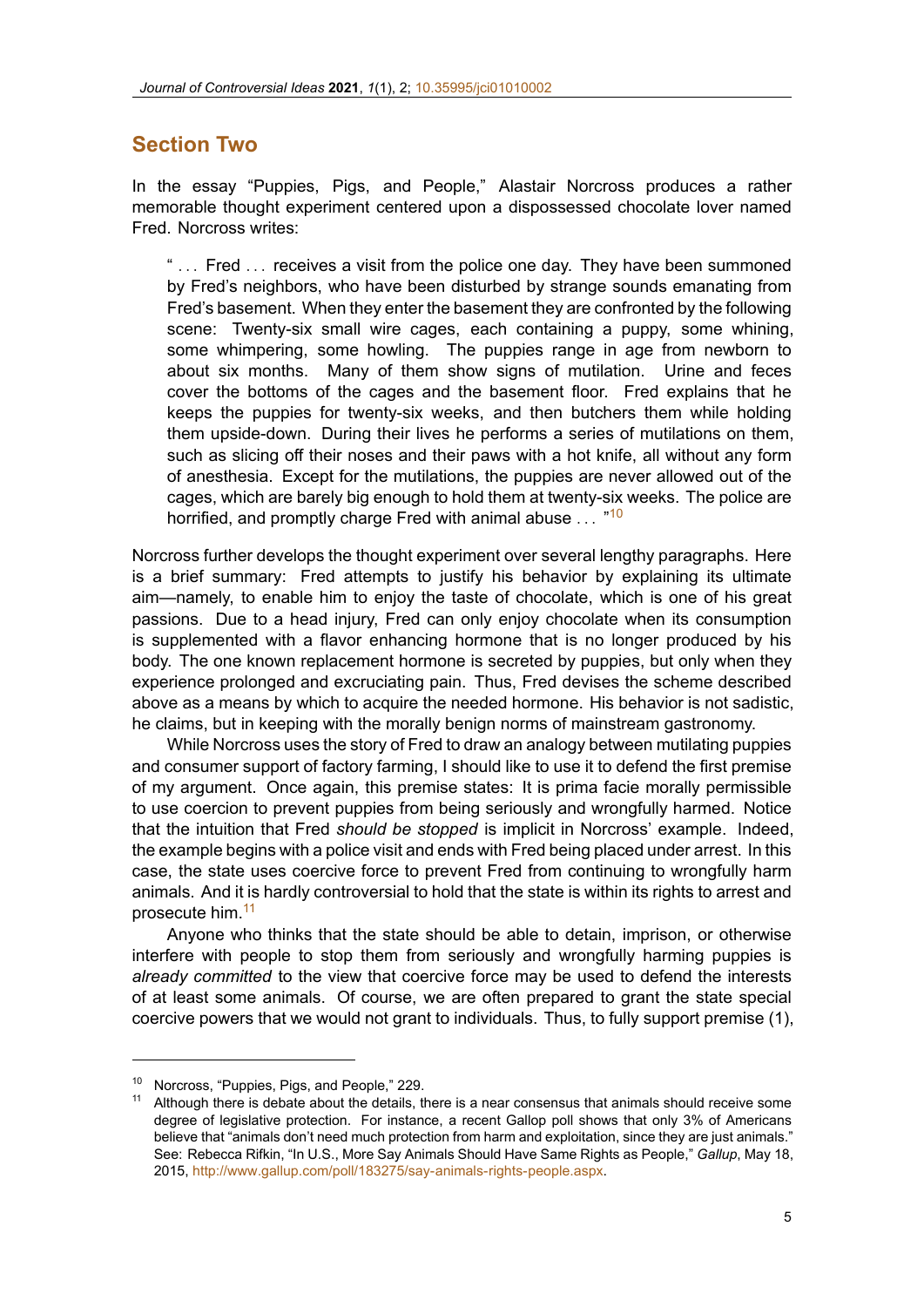I need to provide justification for the claim that non-state actors are also permitted to use coercion to prevent puppies from bei[ng seriously and wro](https://doi.org/10.35995/jci01010002)ngfully harmed.

Although there is a strong presumption against the use of coercive force by private citizens, this presumption is overridden in cases where its use prevents significant harm to which a victim is not liable and has not consented. For instance, we judge that it is permissible for a civilian to forcibly disarm and detain an intoxicated gunman who is attempting to perform trick shots in a densely populated area. When we reflect on cases in which coercive interference by private citizens can be used to prevent significant harm to puppies, we reach similar conclusions.

To see this, consider two variations of Norcross' thought experiment:

**F2:** Fred's neighbor Jim hears anguished cries emanating from Fred's basement. As a result, Jim becomes concerned and decides to peek through one of Fred's basement windows. What he sees is shocking. Fred is using a small knife to slowly mutilate a puppy, whose body is suspended upside-down from the basement ceiling. Jim quickly concludes that something must be done. He breaks into Fred's house, rushes to the basement, and physically subdues Fred. After tying Fred to a support beam in the basement, Jim calls the police.

**F3:** As in F2, Jim witnesses the scene taking place in Fred's basement. He concludes that something must be done. Jim does not believe that he can physically subdue Fred, but he does happen to be carrying a firearm. Thus, Jim breaks into Fred's house, rushes to the basement, draws his pistol, and yells "Stop that or I'll shoot." After convincing Fred to tie himself to a support beam in the basement, Jim calls the police.

I expect readers will share my judgment that, given the imminent threat Fred poses to the puppies in his care, Jim's behavior in these cases is prima facie morally permissible. Indeed, I hold that this is a pre-theoretic judgment of common sense morality.<sup>12</sup>

It is pre-theoretic because it is not inferred from and does not rest upon a prior commitment to any particular normative ethical theory. Someone who has never thought about moral philosophy in a systematic way can still be expected to arrive at this judgment when reflecting upon cases F2 and F3 (I grant, of course, that they are unlikely to *express* this judgment by using the language of prima facie moral permissibility). In just the same way, someone who has never thought about moral philosophy in a systematic way can still be expected to judge, as Renford Bambrough (1969) suggests, that *this child, who is about to undergo what would otherwise be painful surgery, should be given an anesthetic before the operation*. <sup>13</sup> One needs no moral theory to provide the intellectual scaffolding for these judgments.

 $12$  I adopt the operative notion of common sense morality from Michael Huemer, who says that it consists of a collection of judgments about particular cases and nontheoretical general principles that "the great majority of people are inclined to accept, especially in my society and societies that readers *. . .* are likely to belong to." See: Michael Huemer, *The Problem of Political Authority* (New York: Palgrave, 2013), 15. Huemer also makes a similar point about coercion: "In common sense morality *. . .* coercion requires a justification...one legitimate justification is self-defense or defense of innocent third parties: one may harmfully coerce another person, if doing so is necessary to prevent that person from wrongfully harming someone else." See: ibid., 10.

<sup>13</sup> Renford Bambrough, "A Proof of the Objectivity of Morals," *American Journal of Jurisprudence* 14 (1969): 37–53.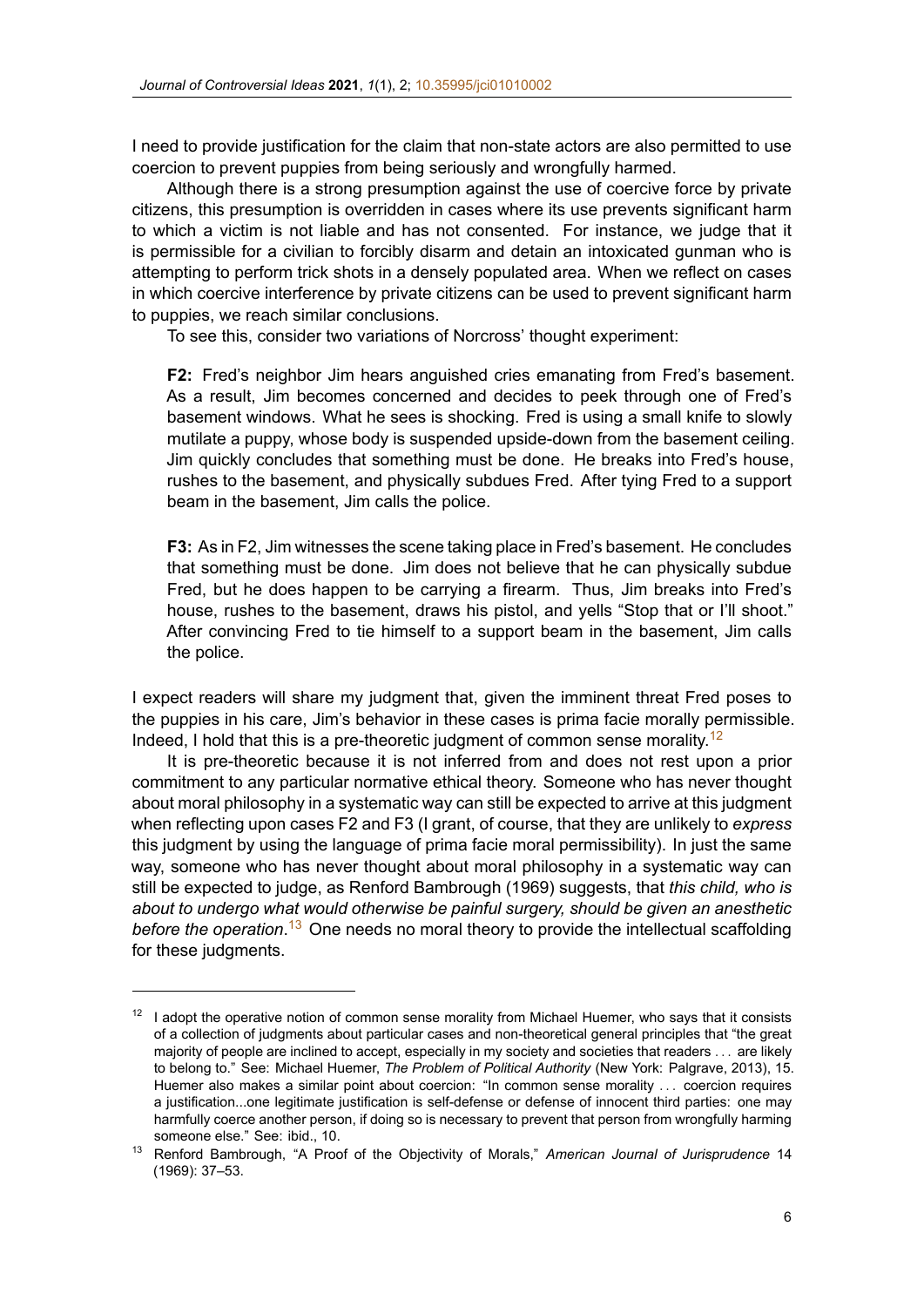The conclusion that Jim's behavior in F2 and F3 is prima facie permissible is a judgment of common sense morality [insofar as it is emb](https://doi.org/10.35995/jci01010002)edded in a collection of widely shared and confidently held moral attitudes.<sup>14</sup> These concern both particular cases (for instance, it was wrong, given the circumstances, for Ray to steal Kyle's food) and action types (for instance, theft is wrong, cheating on a test is wrong, helping those in need is commendable). From the point of view of common sense morality, coercion is permissible when it is used to defend potential victims of serious and wrongful harm. And puppies are taken to be worthy of defense.<sup>15</sup> We use the pre-theoretic judgments of common sense morality to construct and evaluate our moral and political theories and principles. Although these judgments are not incontrovertible or unrevisable, they are our theoretical building blocks and thereby carry a presumption of accuracy.<sup>16</sup>

Now, it is clear enough that Jim's behaviors in F2 and F3 are coercive. In the first case, he uses physical force to alter what Fred is able to do. In the second, Jim uses the threat of serious and violent harm to influence Fred's behavior. Thus, our judgments about F2 and F3 are sufficient to provisionally justify a reading of premise (1) that includes the behavior of private citizens within its scope.

Even if premise (1) is justified, however, it does not follow that *any* form of coercion that would prevent serious and wrongful harm to puppies is thereby prima facie morally permissible. Jim's actions in F2 and F3 meet the standards set by common sense morality for the necessity and proportionality of forcible harm prevention.<sup>17</sup> Since the threat to the

In my view, our judgments about F2 and F3 are also immediate, in the sense that we do not arrive at them by conscious inference from other beliefs. For this reason, I would categorize them as moral intuitions. I follow Jeff McMahan in thinking that "a moral intuition is a moral judgment—typically about a particular problem, a particular act, or a particular agent, though possibly also about a moral rule or principle—that is not the result of inferential reasoning. It is not inferred from one's other beliefs but arises on its own. If I consider the act of torturing the cat, I judge immediately that, in the circumstances, this would be wrong." See: Jeff McMahan, "Moral Intuition," in *The Blackwell Guide to Ethical Theory*, eds. Hugh LaFollette and Ingmar Persson (Oxford: Blackwell, 2013), 104–5. Perhaps more controversially, I also think we are prima facie justified in endorsing the contents of these intuitions simply in virtue of the fact that they appear to us to be true. For a defense of this position see: Michael Huemer, *Ethical Intuitionism* (New York: Palgrave, 2005). Since I do not think they have direct bearing on the central arguments of this essay, I will not attempt to defend my views about the immediacy of or the source of justification for our judgments about F2 and F3. I make these views explicit in order to provide the reader with a better sense of the epistemological background commitments that influence my understanding of common sense morality.

<sup>15</sup> See, once again, Rifkin, "More Say Animals Should Have Same Rights *. . .* "

<sup>16</sup> Indeed, as Huemer notes, "every [inquiry] must begin somewhere, and beginning with such [common sense judgments] as that under normal conditions one may not rob, kill, or attack other people seems reasonable enough. This is about the least controversial, least dubious starting point...I have seen." See Huemer, *The Problem of Political Authority*, 179. Readers may also wish to compare my discussion of "judgments of common sense morality" with Timmons' "considered moral beliefs" and Cuneo and ShaferLandau's "moral fixed points." See: Mark Timmons, *Moral Theory: An Introduction* (New York: Roman and Littlefield, 2002); Terence Cuneo and Russ ShaferLandau, "The Moral Fixed Points: New Directions for Moral Non-naturalism," Philosophical Studies 171 (2014): 399-443.

 $17$  The recent philosophical literature contains a wealth of material on self- and other-defense. Some highlights include: JJ Thomson, "Self-Defense," *Philosophy and Public Affairs* 20 (1991): 283–310; Jeff McMahan, *Killing in War* (Oxford: Oxford University Press, 2009); Seth Lazar, "Necessity in Self-Defense and War," Philosophy and Public Affairs 40 (2012): 3-44; Helen Frowe, Defensive Killing (Oxford: Oxford University Press, 2014). Much of this material has bearing on my claims about the necessity and proportionality of the coercion Jim employs in F2 and F3. This material is also relevant to the examples I describe and claims I make in sections three, four, and five. Some contributors to this literature—including Hadley, "Animal Rights and Self-Defense Theory" and Abbate, "The Search for Liability"—have even explored the applicability of self-defense theory to issues in animal ethics. Even so, I will not directly engage with this literature. A central aim of this paper is to show that we need only appeal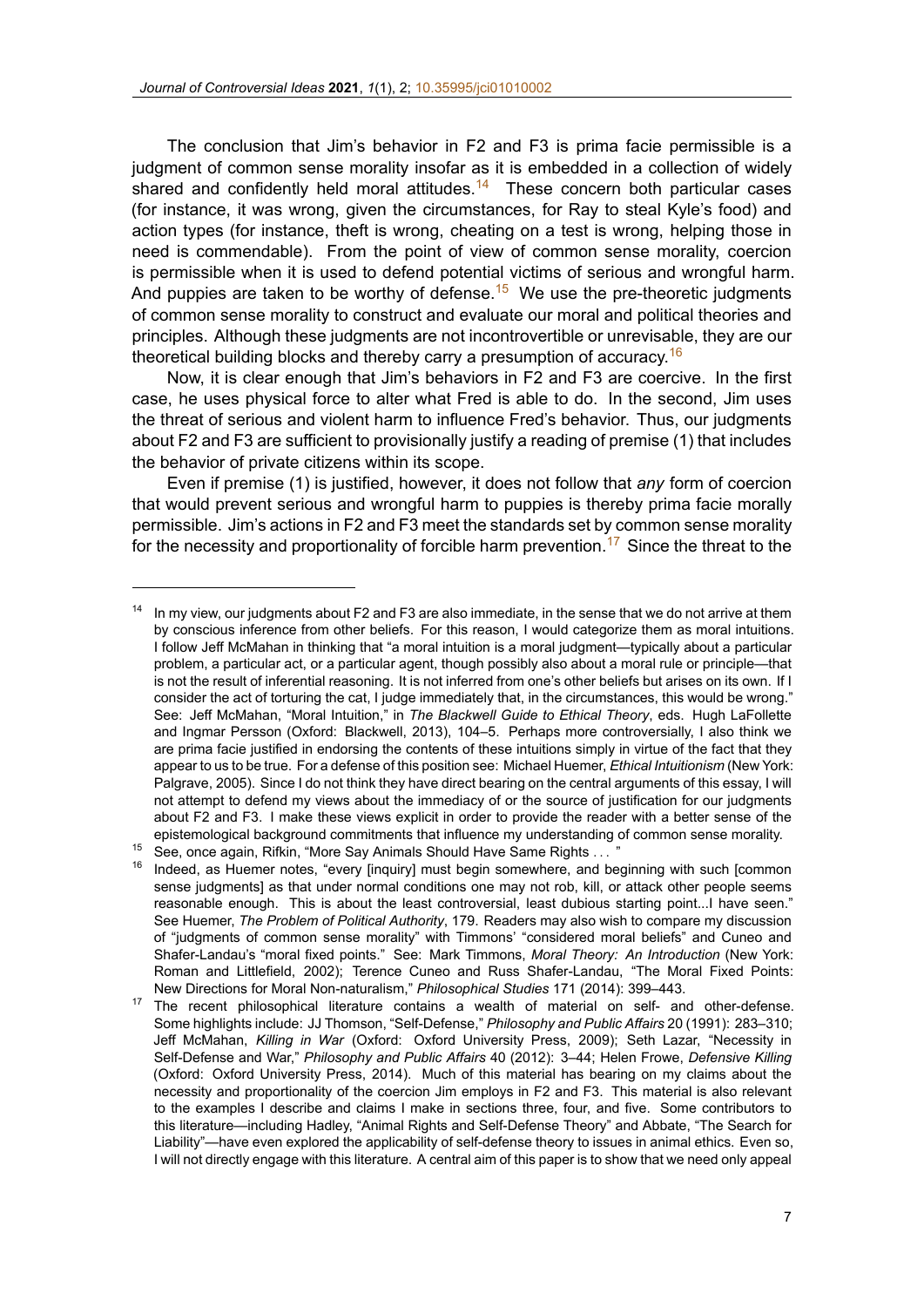puppies is imminent, Jim does not appear to have an alternative means to stop Fred. But he uses only as much coercion a[s is needed to incap](https://doi.org/10.35995/jci01010002)acitate Fred and end the threat.

By contrast, it is not morally permissible to undertake a campaign of killing arbitrarily chosen victims in order to somehow prevent the mutilation of puppies. Nor is it permissible to threaten extreme retributive violence against the family members of someone who is in the business of wrongfully harming puppies. Thus, since there are limits on the kinds of coercion common sense morality will countenance, we should consider an additional case before concluding this section. This case is designed to prompt reflection about the permissibility of property damage, which is one of the main forms of coercion employed by militant animal rights activists.

**F4:** As in F2 and F3, Jim witnesses puppies being mutilated in Fred's basement. He concludes that something must be done. He opts to call the police. When they arrive, however, the lead officer informs Jim there is nothing she can do to stop Fred from mutilating the puppies caged in his basement. Although the officer confesses that she finds Fred's behavior abhorrent, it turns out that the animal protection laws in Jim's city have a loophole that exempts all animals that are used in ongoing medical research or treatment from consideration. Fred is aware of this loophole. Thus, although his aim is to merely extract a flavor enhancer with no special medicinal properties, he has procured letters of support from his physician and a medical researcher at the local university. Both letters attest to the medicinal and therapeutic value of the hormone Fred is collecting. Although these letters of support may not hold up under legal or scientific scrutiny, any adjudication process promises to be lengthy. Thus, the police leave Fred to continue his puppy mutilation and tell Jim to contact the district attorney's office if he wants to take the matter further.

When Fred leaves for work the next morning, Jim breaks into his house, rescues the puppies in his basement, and then destroys Fred's equipment, files, research notes, and everything else that appears to support the ongoing project of puppy mutilation. Then, he breaks a sewage pipe. This floods the basement with rancid water and renders it unusable for the foreseeable future.

Jim's behavior in F4 is clearly coercive. It involves theft, trespassing, and property destruction that jointly alter what Fred is able and/or willing to do. Although this case is more complex than F2 or F3, I expect readers will share my judgment that Jim's behavior in F4 is prima facie morally permissible. Although the puppies Jim rescues do not face an immediate threat, his actions prevent them from being seriously and wrongfully harmed in the near future. Furthermore, Jim's destruction of Fred's workspace and tools pre-emptively prevents the mutilation of the replacement puppies that Fred would otherwise procure (given the state's reluctance to interfere with his scheme). At least

to common sense morality to defend the prima facie permissibility of using coercion against those who would otherwise harm animals. Thus, I do not want the claims I defend to be conditional on the acceptance of specific theoretical commitments concerning self- and other-defense or specific philosophical analyses of such notions as necessity, proportionality, and liability. Indeed, rather than taking a top down approach focused on applying theoretical principles and analyses to the examples under consideration, I take a bottom up approach focused on eliciting intuitions about specific cases. These intuitions can then be used to support more general theoretical claims. Going forward, I make no assumptions, aside from those I believe to be embedded in common sense morality, concerning the conditions under which an agent is liable to defensive harm, the criteria for the necessity and proportionality of defensive harming, or about self- and other-defense in general.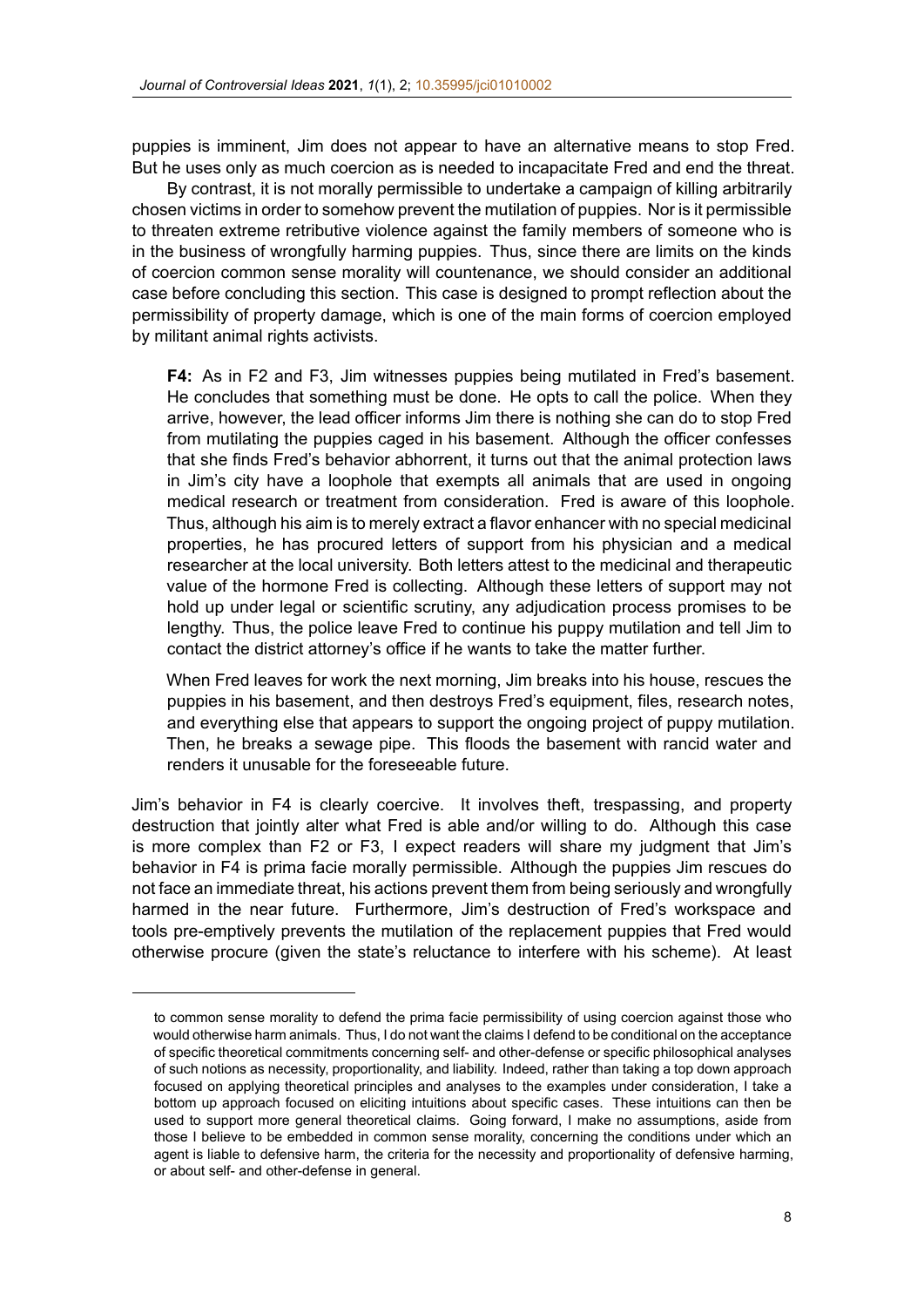for a time, Jim's coercive intervention will successfully prevent Fred from seriously and wrongfully harming puppies.

Common sense morality grants prima facie permission to necessary and proportionate vigilantism that pre-emptively targets property that will be used to inflict serious and wrongful harm on others. Those who do not trust their initial judgment about F4 (perhaps because it involves animals or because it involves preventive property damage) should consider another case in which property is destroyed to prevent its use in the perpetration of serious wrongdoing.

**F5:** Suppose that Jim has incontrovertible evidence (including clear and compelling direct testimony) that Fred intends to carry out a mass shooting at a local music festival scheduled to take place over the next several days. Unfortunately, since Fred is a beloved and respected member of the community, the police, who are very busy preparing for the music festival, do not take Jim seriously when he reports Fred's threats of violence. Thus, Jim decides to take matters into his own hands. When Fred leaves for work the next day, Jim breaks into his house, removes or destroys all the firearms and ammunition he can find, destroys any electronic devices that could be used for planning purposes, and disables Fred's car by severely damaging its engine.

In its most morally salient aspects, F5 is analogous to F4. Again, we find Jim destroying property that would enable Fred to seriously and wrongfully harm many others, primarily because the state is reluctant to intervene. And I expect readers will share my judgment that Jim's behavior in F5 is prima facie morally permissible. Thus, we have additional support for the claim that common sense morality prima facie permits certain forms of preventative attacks on property.

To sum up: Our common sense judgments about F2, F3, and F4 justify the claim that it is prima facie morally permissible for private citizens to use coercion to prevent puppies from being seriously and wrongfully harmed. In particular, they show that in some circumstances, it is prima facie permissible to (a) use necessary and proportionate physical violence, (b) threaten necessary and proportionate physical violence, and/or (c) destroy property in order to defend puppies against both immediate and distant threats of serious and wrongful harm. And, given premise (2), they show that the same is also true with respect to other kinds of mammals.

#### **Section Three**

Cases F2, F3, and F4 elicit judgments that support the general claim—expressed in the first premise of my argument—that it is prima facie morally permissible, even for private citizens, to use coercion to prevent puppies from being seriously and wrongfully harmed. Nevertheless, I expect some people will object that cases F2–F4 are too limited to serve as the fulcrum for the rather contentious and quite general conclusions drawn in this paper. After all, in these cases the species of animal harmed remains the same, as does the purpose of inflicting the harm, and the setting in which the harm is inflicted. Others may object that cases F2–F4 are too artificial. After all, most of the *actual* deliberate harm inflicted on animals by humans does not result from isolated individuals abusing animals in their basements for the sake of a marginal increase in personal well-being. At any rate, if these objections cannot be met, they might discredit the conclusion I want to draw—namely, that it is prima facie permissible for private citizens, including militant animal rights activists, to use coercion to defend animals in many actual situations where they would otherwise be harmed for human benefit.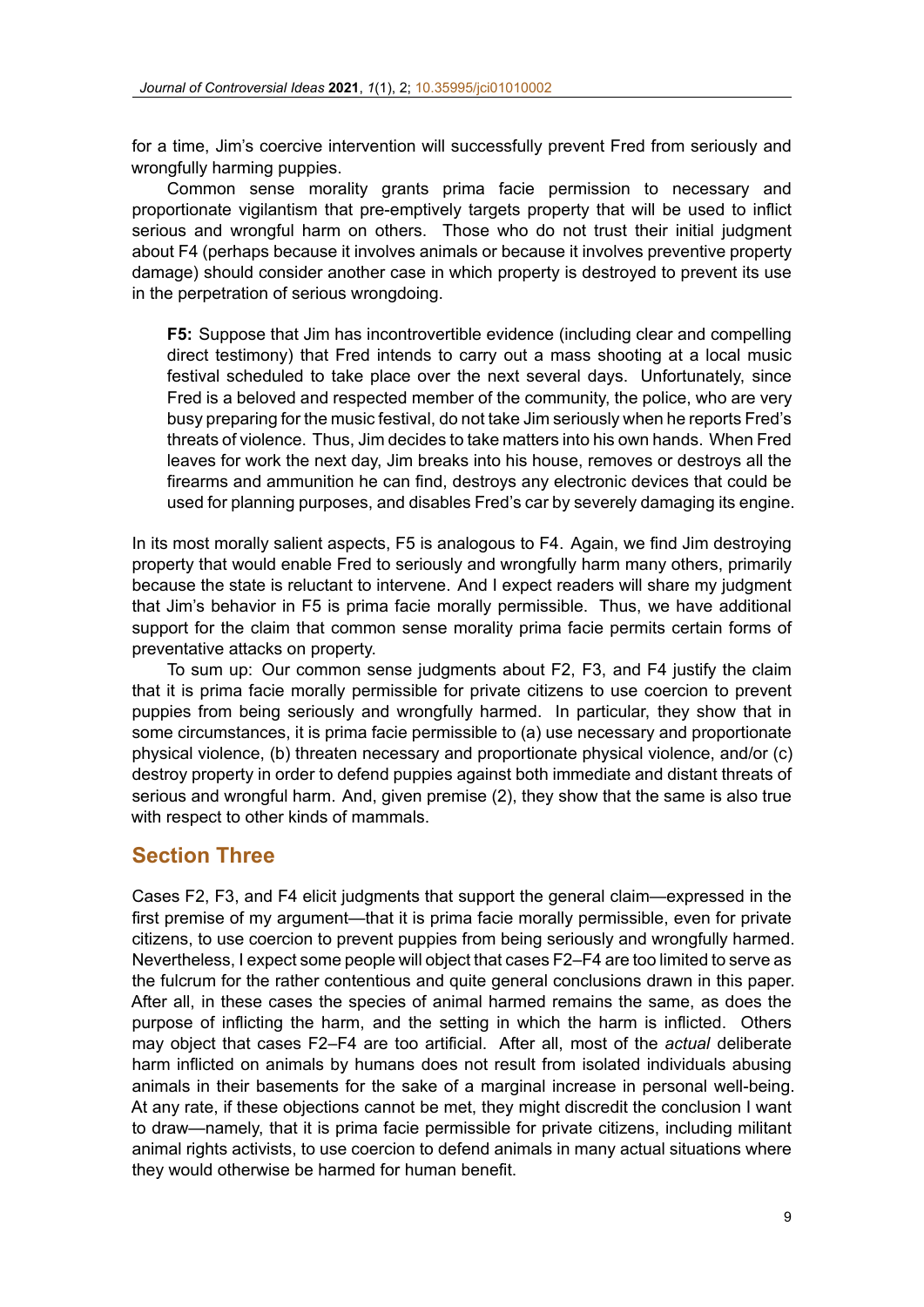In this section, I address these two objections. In the process, I establish the prima facie moral permissibility of at least so[me of the highly co](https://doi.org/10.35995/jci01010002)ntroversial instances of coercive direct action undertaken by militant animal rights activists. I first describe variants of F2, F3, and F4 in which species, purpose, and setting are modified. I argue that these new cases are analogous, in the morally relevant respects, to cases F2–F4. They should therefore elicit moral judgments equivalent to those elicited by F2–F4. I then describe an actual case (Iowa Select) in which animals were seriously and wrongfully harmed for the sake of human benefit. Since Iowa Select is comparable to *many* actual cases, this shows that F2–F4 are not too artificial and that our intuitions about them are not idiosyncratic. I conclude by reviewing an instance of coercive direct action carried out by the Animal Liberation Front. This actual coercive intervention is comparable to the hypothetical interventions described in F2–F4. Thus, I conclude that Animal Liberation Front operations are sometimes prima facie morally permissible.

To begin, suppose Fred learns that virtually all mammals will excrete the flavor enhancing hormone he desires, as long as they are mutilated in just the right way. Consequently, he obtains several additional species to mutilate. Now consider the following case:

**F6:** Fred's neighbor Jim hears anguished cries emanating from Fred's basement. As a result, Jim becomes concerned and decides to peek through one of Fred's basement windows. What he sees is shocking. Fred is using a small knife to slowly mutilate a squirrel, whose body is suspended upside-down from the basement ceiling. Jim quickly concludes that something must be done. He breaks into Fred's house, rushes to the basement, and physically subdues Fred. After tying Fred to a support beam in the basement, Jim calls the police.

I expect the reader will judge, as I do, that Jim's coercive interventions in F6 are prima facie morally permissible. This suggests that the common sense moral judgments elicited by F2, F3, and F4 are not species-specific or species dependent. Given his continuing infliction of serious and wrongful harm, Fred remains liable to defensive harm even though he is now targeting squirrels. Absent countervailing moral considerations, it is permissible for private citizens to use coercion to stop people who would otherwise wrongfully mutilate squirrels.

I recognize that some people may be hesitant to extend robust moral consideration to squirrels. Thus, it should be noted that squirrels do not lack the morally salient properties that puppies possess. They are sentient animals that are physiologically comparable to puppies. And, like puppies, they are cognitively flexible creatures capable of solving novel environmental problems.<sup>18</sup> For these reasons, the explanatory burden rests on those who would reject the extension of moral consideration to squirrels. Dissenters need to show that puppies are somehow a special case.

Of course, as Norcross notes, some people claim that "puppies count more than other animals, because [human beings] care more about them."<sup>19</sup> The idea here is that *being the object of special human sympathy and concern* is a property possessed by

<sup>&</sup>lt;sup>18</sup> For interesting recent research on problem solving and memory in squirrels see: Pizza Ka Yee Chow, PWW Lurz and Stephen E.G. Lea, "A battle of wits? Problem-solving abilities in invasive eastern grey squirrels and native Eurasian red squirrels," *Animal Behaviour* 137 (2018): 11–20; Pizza Ka Yee Chow, Stephen E.G. Lea, Natalia Hempel de Ibarra and Theo Robert, "Inhibitory control and memory in the search process for a modified problem in grey squirrels, Sciurus carolinensis," *Animal Cognition* 22 (2019): 645–55.

<sup>&</sup>lt;sup>19</sup> Norcross, "Puppies, Pigs, and People," 235.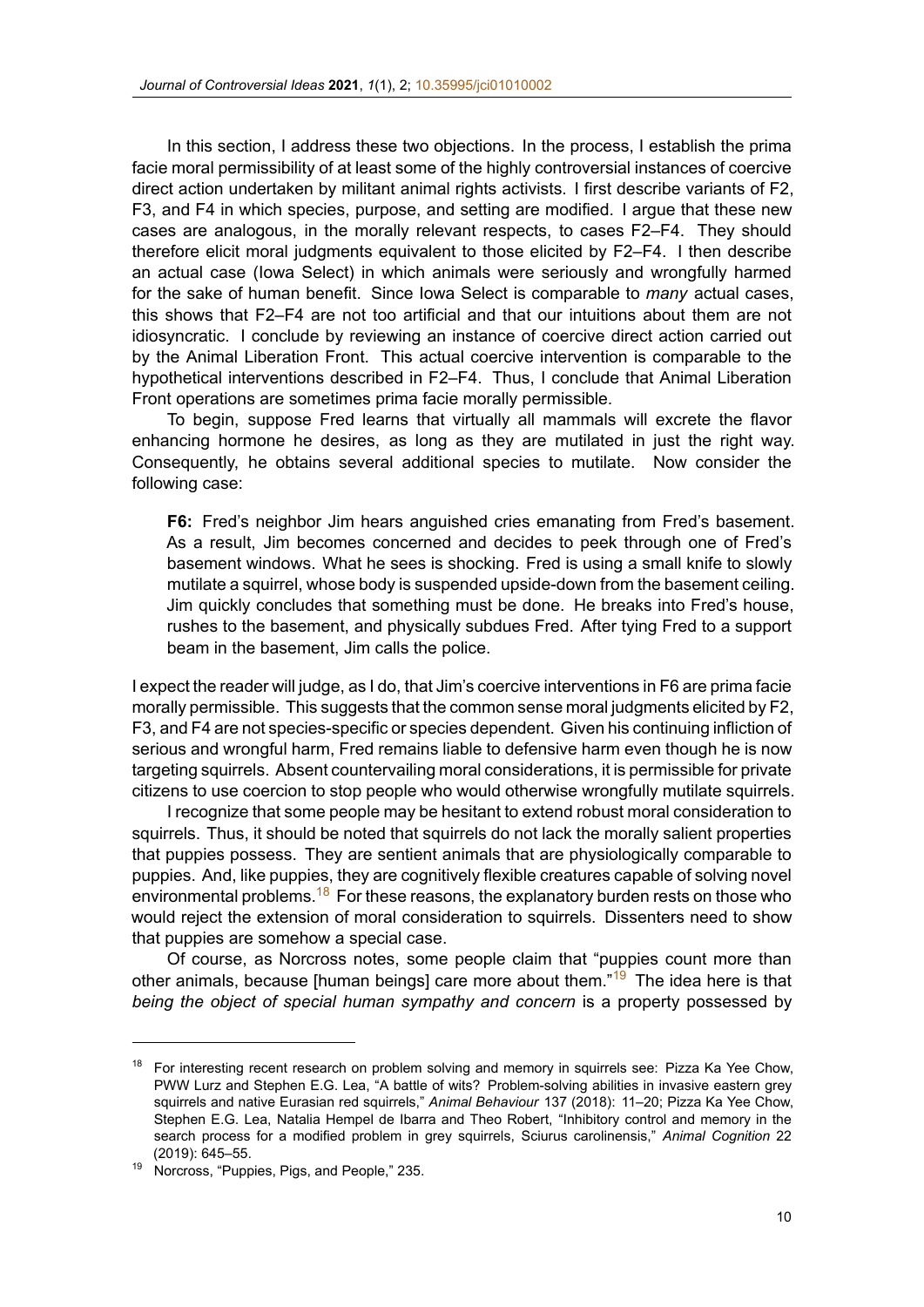puppies that provides them with a unique kind of moral status. On this basis, it is argued, we should reject the claim that squirr[els and puppies hav](https://doi.org/10.35995/jci01010002)e a similar moral status.

There is much that could be said here about the challenge of grounding significant moral distinctions upon the fickle emotional sensibilities of humankind. I will just note that those who advance this view are subject to a variant of the Euthyphro dilemma. Either humans have good reasons to care more about puppies than other mammals or we do not. If we have reasons to care more about puppies than other mammals, then it is those reasons, rather than our sympathies themselves, that account for puppies' special moral status. Of course, if we have such reasons, then we should expect them to be articulable. I am not aware of any such reasons that have been clearly identified or articulated. Alternatively, if there are no good reasons to care more about puppies than other mammals, then humankind's special concern for puppies, though undeniable, is groundless. Groundless sympathy, however, hardly provides justification for disparate treatment or disparate moral consideration. $^{20}$  Indeed, absent a good reason to care more about puppies than other mammals, those who object to Fred's mutilation of the former ought to, on pain of inconsistency, object to his mutilation of the latter.

Now suppose that Fred mutilates the puppies in his care for a purpose other than to obtain a flavor enhancer. It is clear enough, given our judgments about F2–F4, that coercive intervention is prima facie permissible in cases where Fred's purpose is to produce a marginal benefit that can be readily obtained by alternative means. Thus, if Fred's new purpose is to produce, say, a fur coat, then he is still liable to defensive harm. And the use of coercion to stop him from mutilating puppies remains prima facie permissible.

However, what if Fred's new purpose is to produce an extremely significant benefit that could not be obtained by other means? With this possibility in mind, consider the following case:

**F7:** The initial details in this case are the same as in F2. As they wait for the police to arrive, Jim asks Fred why he has been mutilating puppies. In reply, Fred tells Jim that he is a retired research scientist and professor emeritus at State University. After reviewing several well-designed cutting-edge studies, he has at arrived at the following hypothesis: a hormone produced by puppies subjected to prolonged and excruciating pain can be used to enhance the ameliorative powers of a promising new cancer treatment. Unfortunately, Fred no longer has lab access. Despite making many inquiries, Fred is not aware of anyone else who is attempting to collect this hormone for use in cancer research. And he has not been able to convince his erstwhile colleagues to do the work necessary to test his hypothesis. Thus, Fred has

 $20$  Some would argue that puppies and dogs are special because human beings can enter into reciprocal social relationships with them. Is this a morally relevant difference? I should think not, largely because many kinds of non-domesticated mammals can (and occasionally do) enter into reciprocal social relationships with human beings. For one interesting example, which documents 18th century Americans' fondness for keeping squirrels as pets, see: Katherine Grier, *Pets in America: A History* (Chapel Hill, NC: University of North Carolina Press, 2016). Note, too, that the special relationship between humans and dogs has not prevented researchers from subjecting dogs to seriously harmful and probably wrongful experiments. For example, Syd Johnson describes experiments in which ischemic strokes are induced in dogs; as with many other kinds of harmful animal experiments, these experiments have not produced any clear ameliorative benefits for human beings. See: L. Syd Johnson, "The Trouble with Animal Models in Brain Research," in *Neuroethics and Nonhuman Animals*, eds. L. Syd Johnson, Andrew Fenton and Adam Shriver (Cham, Switzerland: Springer, 2020), 281.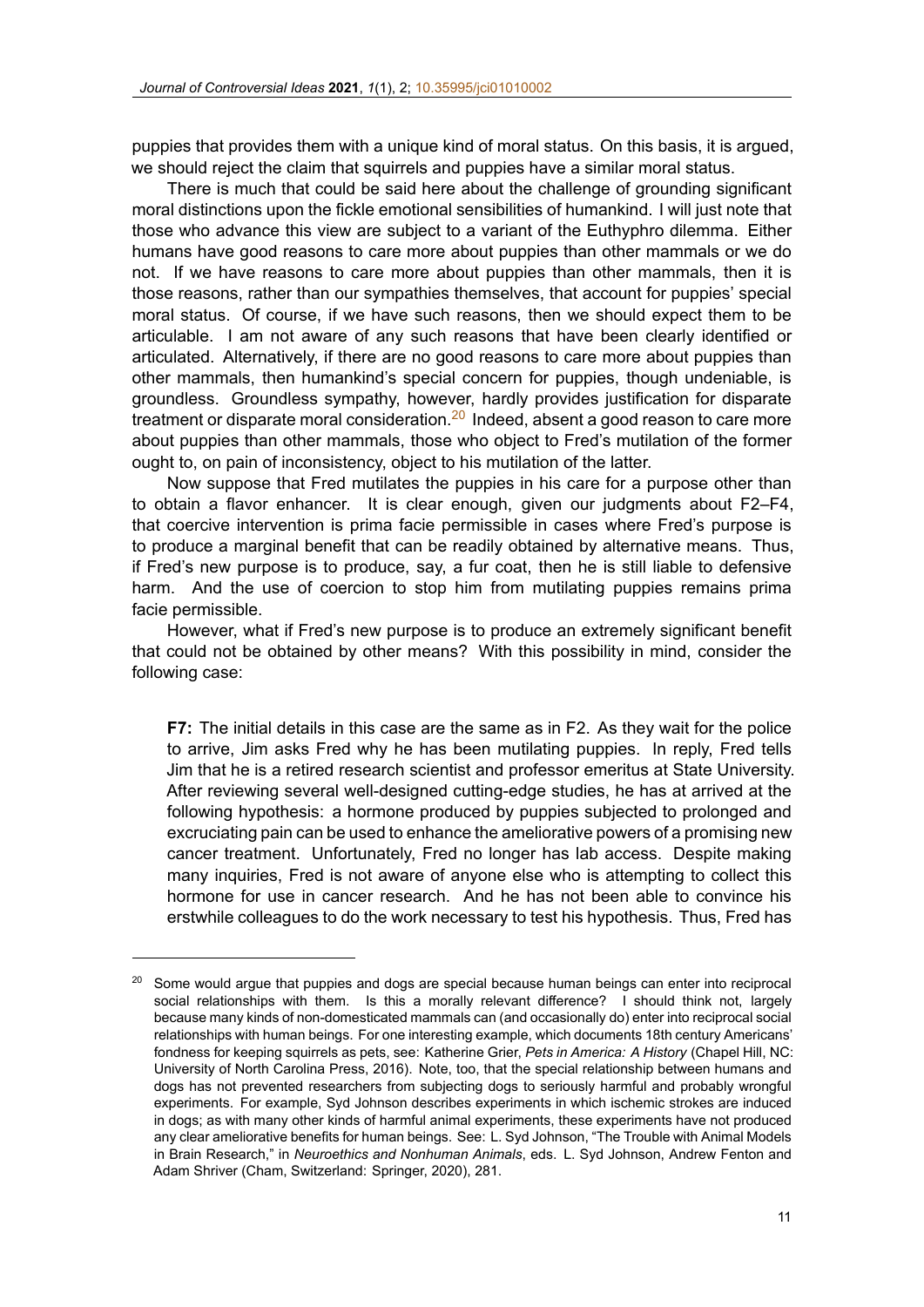decided to collect the hormone himself in hopes of eventually convincing someone to incorporate it in cancer resear[ch.](https://doi.org/10.35995/jci01010002)

When compared to its antecedents, F7 is a more vexing case. Fred's aim is not to produce a marginal benefit, but to significantly improve the ameliorative powers of a cancer treatment. Moreover, it's hardly clear that he (or anyone) has any alternative means of producing this good. Were Fred to achieve success, the harms he imposes on puppies would help to generate a tremendous benefit for human beings and all other species susceptible to cancer. Thus, Fred may have a lesser-evil justification for his puppy mutilation.

Despite these considerations, Jim's coercive interference in F7 is prima facie morally permissible. On reflection, it should be clear that the setting and context in F7 have significant, though indirect, bearing upon the moral calculus. Note, first, that Fred's worthy aim does not, by itself, preclude him from being liable to defensive coercion performed on the puppies' behalf. This is because many unjustifiable and wrongful harms are imposed on innocent victims by those who sincerely but *unreasonably* believe that they are benefiting humanity, doing God's work, or ensuring that justice is done.

To see this, suppose the following detail is added to the description of case F5: the reason Fred is planning a mass shooting is that he sincerely believes it is the only way to prevent an imminent and catastrophic attack by the space aliens who have infiltrated the apparatus of local government. Since Fred's noble purpose—to prevent a society wide catastrophe—is based on a set of transparently unreasonable beliefs, it does not justify the harms he plans to impose on others and, importantly, it does not shield him from being liable to defensive harm.

If Fred's hypothesis in F7 met basic standards of scientific rationality, then surely he would be able to convince a colleague to test it in an academic or commercial laboratory. Thus, the setting and context in F7 provide strong evidence that it is unreasonable for Fred to believe that puppy mutilation is a necessary evil. And, this, in turn, is strong evidence that Fred's behavior is wrongful (even if he manifests no ill intent). Indeed, when Jim peers into Fred's basement window, he is justified in concluding that Fred is not acting on a reasonable belief that harming puppies is necessary for the production of a significant medical breakthrough. $21$ If this conclusion is correct, then, despite Fred's worthy aim, Jim's coercive intervention in F8 is prima facie permissible. $^{22}$ 

<sup>&</sup>lt;sup>21</sup> A question for the reader: can you imagine even considering the possibility, were you to find yourself in Jim's position, that Fred might be conducting legitimate and potentially beneficial scientific research by mutilating puppies in his basement?

<sup>&</sup>lt;sup>22</sup> Derek Parfit distinguishes between fact-relative, belief-relative, and evidence-relative senses in which an act can be wrong. See: Derek Parfit, *On What Matters* (Oxford: Oxford University Press, 2011), Volume I, 150–51. If one's actions are wrong relative to both the evidence and the facts, as Fred's actions are in case F7, this suffices to render one liable to defensive harm. However, in cases where one's actions are wrong relative to the facts but not relative to one's evidence, things appear to be more complicated. In many such cases, one has an excuse that would shield one from liability. For instance, to borrow an example from Parfit, suppose a doctor's evidence suggests that drug A will help patient X, but actually it makes patient X's symptoms much worse. The doctor nevertheless seems to have an excuse for prescribing A to patient X, even though doing so is wrong relative to the facts.

There are interesting questions about when and whether medical researchers have an excuse for conducting animal experiments that are wrong relative to the facts. Although I cannot explore these questions in detail, it nevertheless seems to me that such excuses are likely to be in short supply. This is because, given the high stakes of error for both humans and animals, medical researchers ought to be aware of the poor track record of animal experiments (which I discuss in more detail in section four); to put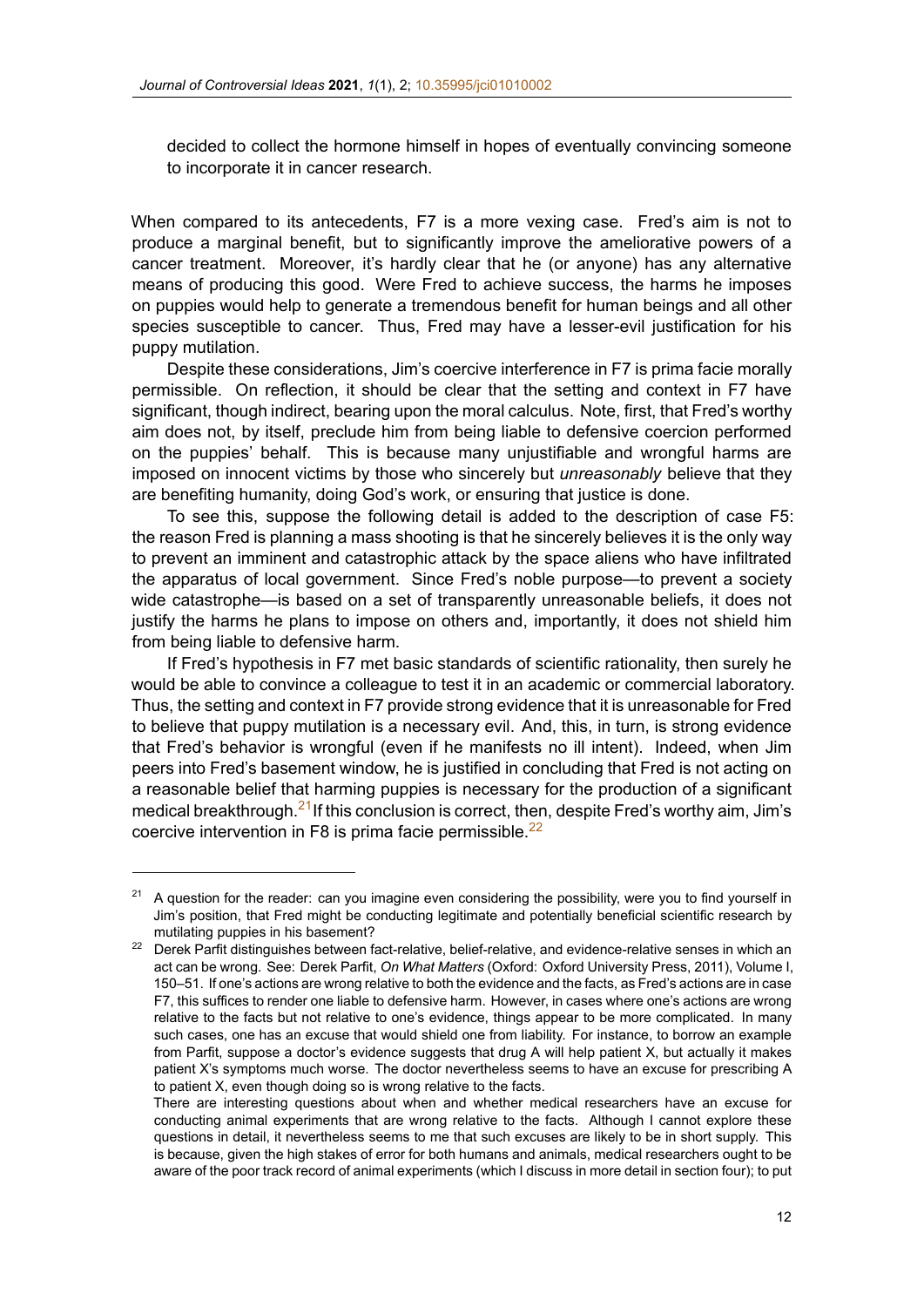Review of case F7 provides support for the conclusion that it is prima facie permissible for private citizens to use [coercive force aga](https://doi.org/10.35995/jci01010002)inst those who would otherwise seriously and wrongfully harm animals, regardless of the aim or purpose of the harm imposed. Even so, we might wonder whether Jim's intervention in F7 would still be prima facie permissible if Fred were conducting his research in a setting that did not immediately undermine our confidence about whether it is reasonably believed to be necessary.

Consider, then, the following case:

**F8:** As in F7, Fred is mutilating puppies in order to harvest a hormone that he believes will enhance the ameliorative powers of a promising new cancer treatment. This time, however, Fred is an active researcher employed by State University. He has secured grant funding for his project and is operating out of a university laboratory. In the early stages of investigation, however, Fred learns that the central claims of the research which inspired his project are actually false positives. He now knows that mutilation of the puppies in his care cannot be justified on lesserevil grounds. Even so, in hopes of discovering *something* scientifically interesting, Fred resolves to continue on with the project until its funding has been exhausted, despite the fact that it is no longer reasonable to believe that it will yield beneficial knowledge.

A whistleblower in Fred's lab leaks this information to Jim, who quickly concludes that something must be done. That night, he breaks into Fred's lab and rescues the puppies. In the process of conducting the rescue, Jim destroys Fred's lab equipment, records, and computers. As he departs, Fred breaks a sewage pipe, which renders the lab unusable for the foreseeable future.

The laboratory setting of the puppy mutilation in F8 does not make it any less serious or wrongful than in cases F2–F4. Nor does it remove Fred's liability to coercive intervention on the puppies' behalf. Thus, if we judge that Jim's coercive intervention is prima facie permissible in the antecedent cases, then, as a matter of consistency, we ought to make the same judgment in F8. Indeed, aside from the setting, the details of this case mirror those of F4 in all morally relevant respects.

Again, we have a case in which Fred is seriously harming puppies *for no good reason*. <sup>23</sup> The mere fact that he is doing it in a lab does not make it justifiable or excusable, even if this would suffice, in most circumstances, to justify the belief that he is conducting necessary and highly beneficial research. Nor does the fact that he is doing it on the campus of a university. Indeed, if Fred were mutilating puppies in a campus dorm room,

it another way: if they do their due diligence, there will not be many cases where animal experimentation is going to be wrong relative to the facts but justifiable relative to the researcher's evidence. Supposing, however, that a researcher does have an excuse, they are probably not liable to be harmed. Even so, animal defenders may have a lesserevil justification for using limited and proportionate forms of coercion against them.

 $23$  A caveat on animal experimentation: much like the pleasure Fred experiences when he eats flavor enhanced chocolate, knowledge acquired via animal experimentation has (at least in my view) intrinsic value. Even so, this value does not thereby justify the harm imposed to produce it. Indeed, I should think it uncontroversial that there are moral limits on the harms we may impose to harvest knowledge for its own sake. I do not intend to identify these limits. Certainly, however, common sense morality forbids accosting you on the street and hitting you in the face with a hammer just for the sake of collecting data about fight-or-flight responses in human beings. The (putative) intrinsic value of the knowledge obtained does not outweigh your suffering, override your interests, or trump your basic rights. To justify doing serious harm to others for the sake of knowledge acquisition, we should need to be able to show that the knowledge in question *will have significant instrumental value and cannot be acquired by alternative means*.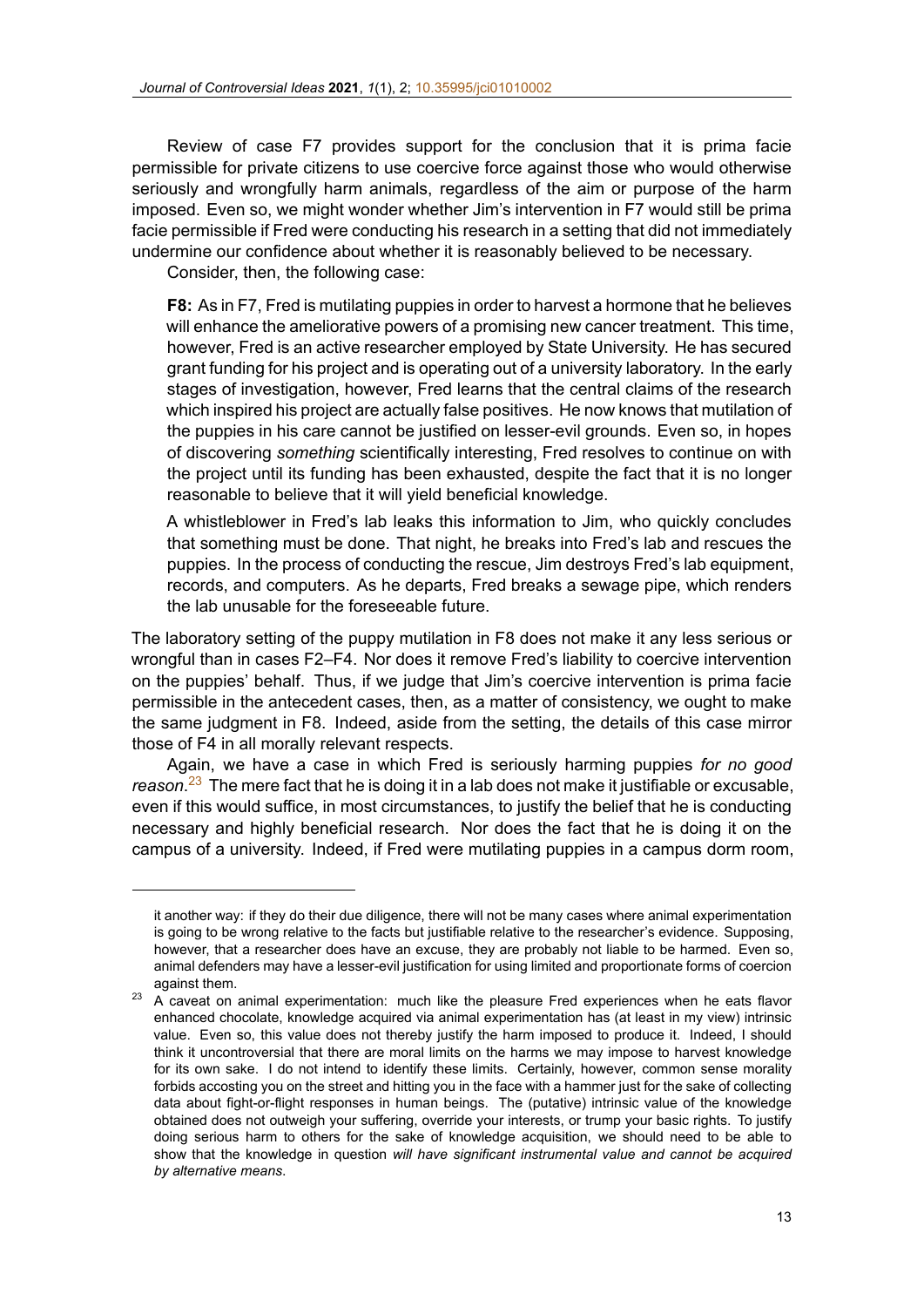he would be just as liable to defensiv[e coercion as he w](https://doi.org/10.35995/jci01010002)ould if he were operating out of his basement.

Nevertheless, I suspect that some readers will find that the location change in F8 makes it more difficult to arrive at a clear view about the permissibility of Jim's coercive intervention. Indeed, this location change yields two significant concerns—one having to do with the possibility that Fred's experiments are not wrongful and the other having to do with the downstream social effects of using coercion against public intuitions and their representatives—that are absent in cases F2–F7. Although these concerns warrant a reply, I will wait to address them until section four.  $24$ 

At any rate, the conclusion that coercive intervention is prima facie permissible in hypothetical cases F6–F8 is significant. It undermines the objection that cases F2–F4 are too limited to support broad generalizations about the prima facie permissibility of using coercion to prevent harm to animals. We have seen that even when species, purpose, and setting are varied, it is still prima facie permissible to use proportionate and limited coercion to defend the interests of animals. Furthermore, we are now well positioned to make comparisons with the many actual cases in which animals are seriously and wrongfully harmed for human benefit.

To this end, consider the following example:

**Iowa Select:** In the spring of 2020, the COVID-19 pandemic caused significant market disruption within the US meat industry. As a result, many farming companies were left with "excess" animals that could not be profitably killed in the usual way. Iowa's largest pork producer, Iowa Select Farms, dealt with the excess pigs in some of their facilities by exterminating them *en masse* using a process called ventilation shut down. According to Glenn Greenwald, this involves "sealing off all airways to their barns and inserting steam into them, intensifying the heat and humidity inside and leaving them to die overnight. Most pigs—though not all—[died] after hours of suffering from a combination of being suffocated and roasted to death."<sup>25</sup>

The harms imposed in this case are quantitatively greater (involving tens of thousands of animals) and, at a minimum, qualitatively comparable to those described in F2–F8. Iowa Select thus undercuts the objection that my hypothetical cases are somehow artificial—i.e., that they are not representative of the way animals are treated, in practice, by those who harm them for human benefit. In many actual cases, businesses, institutions,

 $24$  The change in venue in F8 also raises questions about the degree to which institutions are liable for the wrongful behavior of individuals who operate under their aegis. I will not attempt to answer this difficult question. Still, I should note that in the cases under consideration the institutions in question are actively sanctioning and supporting Fred's puppy mutilation. Thus, they too appear to be liable to defense harm (though perhaps not to the same extent as Fred). If a property owner knowingly allows their property to be used to wrongfully harm animals, this renders them at least somewhat liable to defensive action. If they do not know that their property is being used for this purpose, they may not be *liable* to having it damaged or destroyed. However, the property owner's lack of liability is not sufficient to show that destruction of their property is impermissible. To illustrate this, suppose that in cases F2–F4, the basement Fred uses to mutilate puppies is rented from Jane. Even if Jane is an absentee landlord who has no idea what Fred is doing, Jim seems to be prima facie justified in damaging her basement if doing so is necessary to stop Fred's imminent threat. Of course, Jane may be owed reparations for the damages Jim causes. It seems, however, that Fred is the party who would be responsible for making reparations, since it is his wrongful behavior that ultimately brought about damages to Jane's property.

<sup>&</sup>lt;sup>25</sup> Glenn Greenwald, "Hidden Video and Whistleblower Reveal Gruesome Mass-Extermination Method for Iowa Pigs Amid Pandemic," *The Intercept*, May 29, 2020, https://theintercept.com/2020/05/29/pigsfactory-farms-ventilation-shutdown-coronavirus.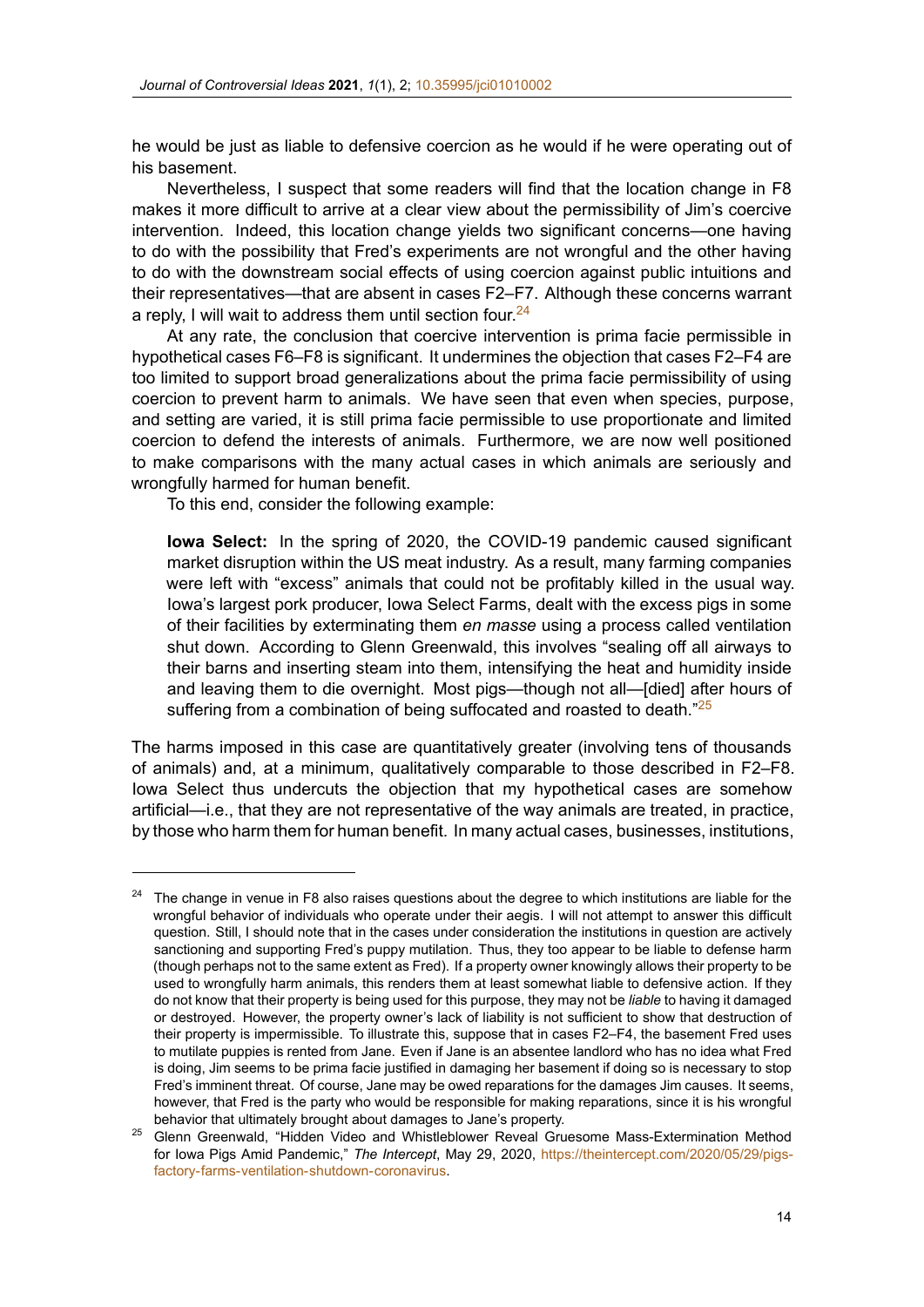and individuals operate just as Fred does in F2–F8; they wrongfully subject animals to prolonged and excruciating sufferingf[or the sake of secu](https://doi.org/10.35995/jci01010002)ring marginal benefits that could be obtained by other means.

The practices of Iowa Select Farms are consistent with standard intensive confinement agricultural practices. $26$  Where animals are commodified, we can expect that when there are financial incentives for doing so, they will be harmed in ways that exceed what is minimally necessary to harvest their flesh, fur, or other attributes. Although I will not subject the reader to a review of the various harms associated with intensive confinement animal agriculture, it is safe to conclude that the imposition of extreme and gratuitous suffering is a predictable feature of many actual cases in which animals are *already* seriously and wrongfully harmed for the sake of human benefit.

By parity with our judgements about F2–F8, we should judge that it would be prima facie permissible for a bystander to use necessary and proportionate coercion to interfere with the mass extermination of pigs in Iowa Select. Absent countervailing moral considerations, it is permissible to use threats, proportionate nonlethal physical violence, and property damage to prevent a barn full of pigs from being slowly suffocated and roasted alive simultaneously. And given Iowa Select Farms' record of serious wrongdoing, preventive property damage that aims to stop them from acquiring more pigs also appears to be prima facie permissible. Furthermore, since similar kinds of gratuitous abuses occur throughout animal agriculture, it is reasonable to conclude that there are *many* actual cases where it is prima facie permissible to use coercion to prevent animals from being seriously and wrongfully harmed.

Here is one such case:

**Elkton:** According to an Animal Liberation Front Communique, " *. . .* on the night of August 5, [we] visited the only known fur farm in the state of Virginia, Scott Dean's DS Fox Farm in Elkton. We opened every one of the few cages at DS, giving thirteen beautiful foxes a chance at new lives in the nearby Shenandoah National Park. As we watched a few of them immediately scurry off to freedom, we damaged the machinery that allows Dean to continue his day-to-day operation confining and torturing these sensitive creatures."<sup>27</sup>

The relevant differences between Elkton and case F4 are negligible. Indeed, since (a) foxes held in captivity on fur farms face an imminent threat of serious and wrongful harm and (b) there is no morally significant difference between foxes and puppies, the action undertaken by the Animal Liberation Front in Elkton is prima facie morally permissible. Note, too, that Elkton involves preventive property damage that, by parity with our judgment about F4, is also prima facie permissible.

Elkton shows that some instances of coercive direct action undertaken by the ALF are prima facie morally permissible. This is the most important conclusion of the present

<sup>26</sup> For recent discussion of the many harms associated with factory farming, see: Matthew C. Halteman, "Varieties of Harm to Animals in Industrial Farming," *Journal of Animal Ethics* 1 (2011): 122–31; Stuart Rachels, "Vegetarianism," in *The Oxford Handbook of Animal Ethics*, eds. Tom Beauchamp and RG Frey (Oxford: Oxford University Press, 2011), 877–905; Jonathan Anomaly, "What's Wrong with Factory Farming?" Public Health Ethics 8 (2015): 246-54; Christopher Bobier, "Varieties of the Cruelty-Based Objection to Factory Farming," *Journal of Agricultural and Environmental Ethics* 32 (2019): 377–90.

<sup>&</sup>lt;sup>27</sup> "ALF Releases Captive Foxes," Animal Liberation Press Office, June 1, 2019, https: //animalliberationpressoffice.org/NAALPO/2012/08/05/alf-releases-captive-foxes-from-farm-in-northernvirginia-this-morning.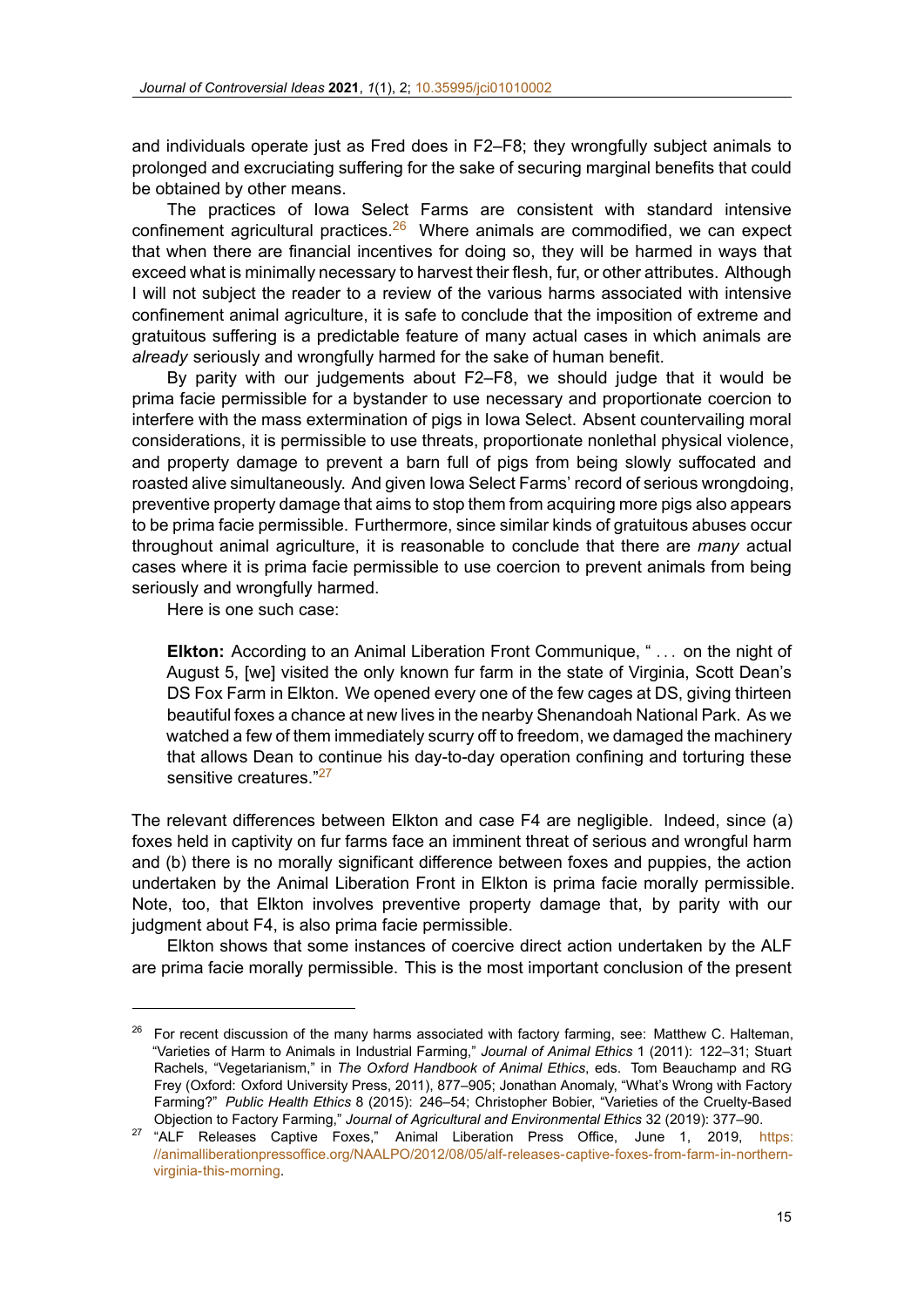section. Although branded as a terrorist group by governmental and media organizations, some of what the ALF does is, absen[t countervailing con](https://doi.org/10.35995/jci01010002)siderations, morally licit.

I will not defend the claim that all or most ALF actions are prima facie permissible. Whether or not any particular instance of coercive direct action is prima facie morally permissible will depend on the details of the case. Some of these details concern whether or not the coercion is proportionate and whether the individuals targeted are liable to defensive harm. Even so, I will not attempt to identify principles of proportionality for or liability to coercive direct action.

Clearly, bystanders—for instance, relatives of the proprietors of fur farms who have no stake in fur farming—are not liable to be harmed by the ALF. And sending mail bombs, after the fashion of Theodore Kaczynski, to people who do business with factory farms is not proportionate. Still, my aim here is not to figure out the relevant limiting principles. It is, instead, to show that common sense judgments about a range of cases, both hypothetical and actual, support the conclusion that some forms of coercion, including forcible rescue and destruction of property, are necessary, proportionate, and prima facie permissible when used against those who would otherwise seriously and wrongfully harm animals.

This conclusion, despite its modesty, is quite significant. For one thing, it makes clear that radical animal rights activists are not (or at least need not be) committed to principles, theories, or ideologies that extend beyond common sense morality. Rather than adopting an alien moral code, they are taking certain widely accepted judgments and principles to their logical (and demanding) end. Furthermore, as I will discuss in section five, this conclusion demonstrates the need for animal rights activists to engage in frank and open conversations about the aims of their movement. Finally, it shows that there is a need for the state to recognize the moral standing of animals used for human benefit and revise its laws accordingly. For if the state will not or cannot protect its most vulnerable inhabitants, some citizens will prima facie justifiably do so in its place.

## **Section Four**

I claim that coercive intervention is prima facie permissible in case F8, where Fred is mutilating puppies in a university lab as part of a research project that he knows will not produce the beneficial medical knowledge it was designed to secure. As noted above, there are two serious objections to this claim. First, there is the possibility, however remote, that the harms Fred inflicts in F8 *could* yield substantial human benefits. If that possibility suffices to make his behavior morally justified, then it also blocks the conclusion that coercive intervention is permissible. Second, there is the possibility that using coercion against people embedded in universities and other public-serving institutions (and/or the institutions themselves) would undermine social trust and the rule of law; this, in turn, could yield catastrophic results. This shows, one might contend, that such uses of coercion are subject to blanket prohibition (or something near enough).<sup>28</sup>

In this section, I reply to these objections. In doing so, I aim to defend a specific claim about F8, which is important to my cumulative defense of direct action, *and* to address general concerns about the use of coercion against researchers and institutions that serve the public. These concerns are especially salient because many widely publicized

 $28$  I would like to thank an anonymous reviewer for raising the second objection.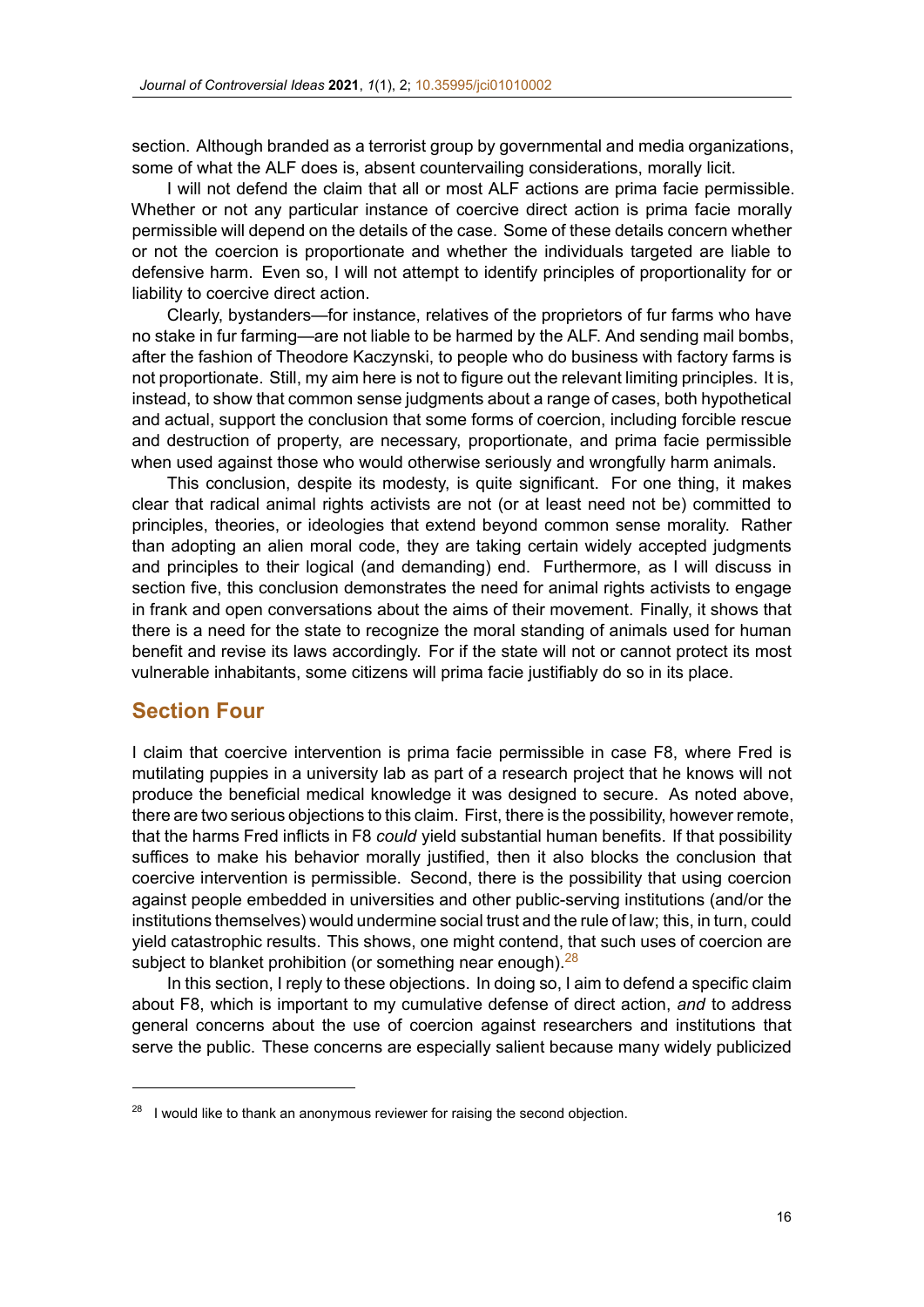ALF operations have targeted university laboratories and researchers involved in animal experimentation.<sup>29</sup>

I begin with the first objection. Since Fred's puppy mutilation in F8 is part of a grant funded research program conducted out of a state university laboratory, perhaps it is not unreasonable to believe that it is *possible* that his work will yield a significant benefit for humanity. After all, the experiments are being conducted by a serious scientist entrenched in the world of professional medical research. If provided with the liberty and tools needed to experiment, scientists often come up with surprising and beneficial findings, even when their projects do not yield the desired results. For this reason, some people think that the slightest possibility of producing a significant medical benefit is sufficient to morally justify the imposition of very serious harm on lab animals. But if it is assumed that what Fred is doing is in fact morally justifiable, then Jim's coercive intervention in F8 appears impermissible.

Common sense morality permits coercive interventions that prevent others from being *wrongfully* harmed. Ordinarily, it does not permit such interventions in situations where harms are not wrongfully inflicted. It is not prima facie permissible, for instance, to use force to break justly sentenced criminals out of prison, even though being confined to a prison cell is seriously harmful. Thus, those who think animal experimentation is morally justified whenever we cannot rule out the possibility that it might produce substantive human benefits (call this the low-threshold-for-likely-benefits view) are likely to maintain that Jim's coercive interventions in F8 are not prima facie permissible. $30$  And those who are conflicted about where to set the threshold for likely benefits may find themselves similarly conflicted about the permissibility of Jim's behavior in F8.

I will not address the question of where to set the threshold for likely benefits. This is because I do not think that animal experimentation—as a going concern, rather than the subject of idealized thought experiments—*can be* morally justified. I hold this view, in large part, because there are strong grounds for skepticism about the epistemic benefits of animal experimentation. As Syd Johnson points out, "the failure of 90% of all drugs brought to clinical trial is sufficiently high to call into question the value of much

<sup>29</sup> For a useful historical overview of ALF lab raids see: Peter Young, *Liberate: Stories and Lessons on Animal Liberation above the Law* (Warcry Communications, 2019). For a detailed perspective on several early ALF lab raids, see: Ingrid Newkirk, *Free the Animals: The Amazing True Story of the Animal Liberation Front* (New York: Lantern Books, 2012).

<sup>&</sup>lt;sup>30</sup> I am not aware of any philosophers who have explicitly defended and articulated this view. I think, however, that it would not be unfairly attributed to Carl Cohen on the basis of (a) his utilitarian argument for markedly increasing animal experimentation and (b) his specific remark that "the wide and imaginative use of live animal subjects should be encouraged rather than discouraged." See: Carl Cohen, "The *Case* for the Use of Animals in Biomedical *Research*," *The New England Journal of Medicine* 314 (1986): 868. Moreover, the low-threshold-for-likely-benefits view seems to me to be implicit in the thought and practice of a substantial number of the people who fund and conduct animal experiments. For instance, many of Harry Harlow's maternal deprivation experiments, which involved placing baby rhesus monkeys in solitary confinement devices to simulate the effects of depression, are difficult to justify in terms of any expected or actual therapeutic benefits. Martin Stephens' early review of the literature on isolation and deprivation experiments concluded that "over 7000 animals were subjected to procedures that induced distress, despair, anxiety, general psychological devastation, or even death *. . .* [the results of which] have had little impact on clinical practice, and the potential for future advances seems limited." See: Martin L. Stephens, "Maternal Deprivation Experiments in Psychology: A Critique of Animal Models," A report prepared for the American, New England, and National Anti-Vivisection Societies (1986), 81. Despite this, some researchers continue to run maternal deprivation experiments. For one example, see: Daniel Gottleib and John Capitanio, "Latent Variables Affecting Behavioral Response to Human Intruder Test in Infant Rhesus Macaques (Macaca mulatta)," *American Journal of Primatology* 75 (2013): 314–23.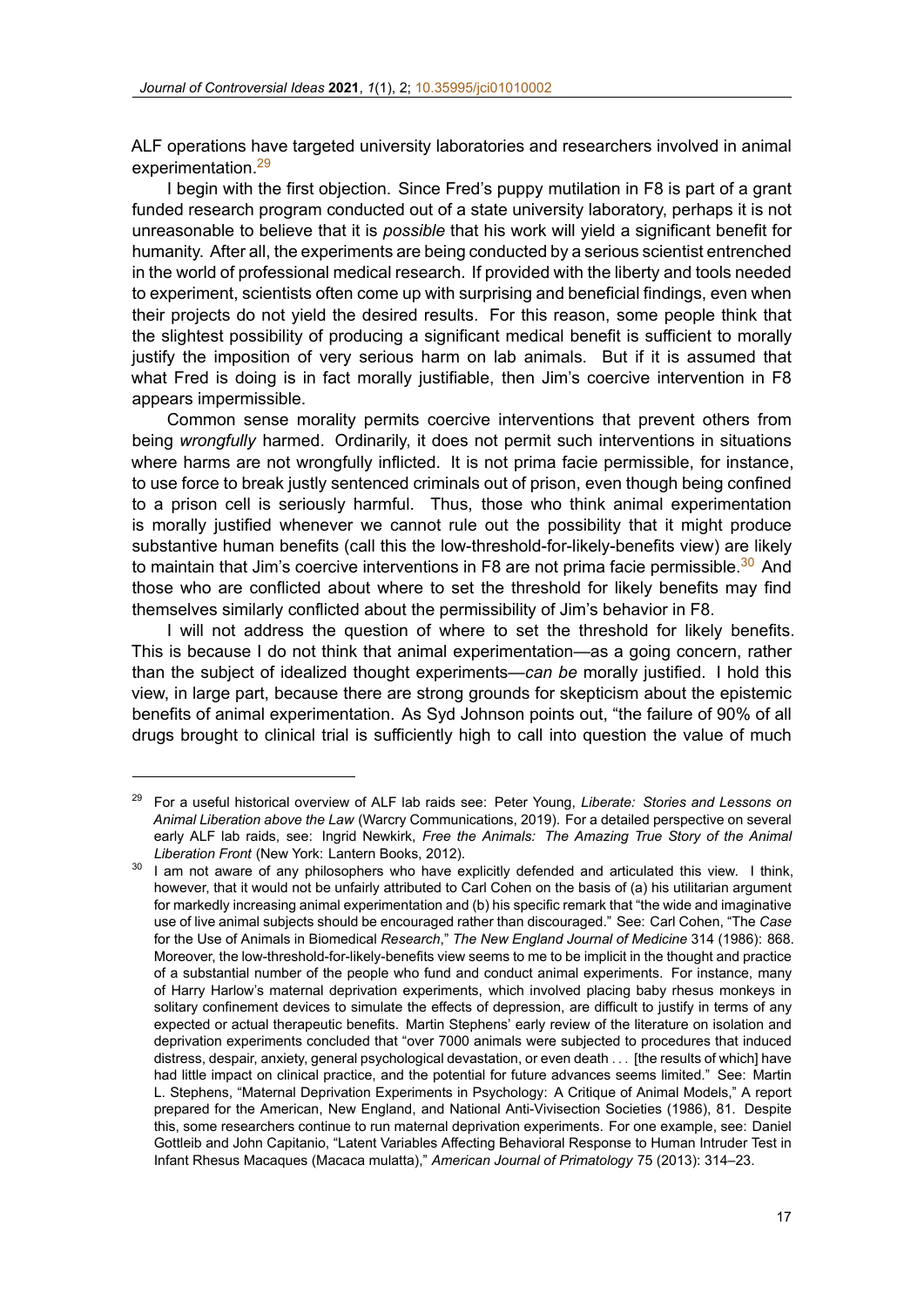preclinical research using animal models."<sup>31</sup> This suggests that animal experimentation is not a reliable method for producing [instrumentally valu](https://doi.org/10.35995/jci01010002)able knowledge. Indeed, Mylan Engel goes further and argues that "animalbased research is *known* to be an extremely unreliable method for determining the origin, pathology, and proper treatment of human disease" and thus "fails to provide the epistemic benefits needed to [morally] justify its continued use."<sup>32</sup>

Animal experimentation's explicit purpose is to produce instrumentally beneficial knowledge. Given its poor record of producing such knowledge, the burden of proof is on those who think Fred's behavior in F8 is *not wrongful*. Indeed, the available evidence shows, at a minimum, that the low-threshold-for-likely-benefits view is not a reasonable default position. Thus, its advocates face the challenge, with respect to F8, of justifying the claim that the extremely remote possibility of producing unspecified benefits from what *appear to be unnecessary* experiments suffices to justify the imposition of serious harms on puppies. I do not see how this challenge can be met. When it comes to imposing serious harms on others, we should follow Aristotle's advice: trust the appearances. If the imposition of harm appears unnecessary, then, unless we are given a strong reason to think otherwise, we should take it for granted that it is, in fact, unnecessary (and therefore morally unjustifiable).

It is worth noting, at this point, that for those who agree with me about the general epistemic unreliability of animal experimentation, nearly all animal experiments are going to look an awful lot like F8; that is, they are going look analogous to the many other cases in which serious harm is unnecessarily imposed on animals. As we have seen, coercive intervention is prima facie permissible in such cases. Thus, I think there is an argument to be made for the view that nearly everyone who experiments on animals is liable to be defensively harmed.

Nevertheless, having clarified my views on animal experimentation, I will not attempt to defend them any further. I acknowledge that my position is controversial even among those who are otherwise prepared to extend significant moral consideration to animals.<sup>33</sup> Thus, I will grant to the dissenting reader that *some* animal experiments are reasonably believed to be necessary for the production of significant human benefits. And I will grant that those who inflict serious harm on animals (directly or indirectly) in the process of performing such experiments are not thereby liable to be harmed. The point I wish to emphasize here is that when a research project involves imposing serious and wrongful

<sup>31</sup> Johnson, "The Trouble with Animal Models," 272.

<sup>32</sup> See: Mylan Engel, "Epistemology and Ethics of Animal Experimentation," in *Applied Epistemology*, ed. Jennifer Lackey (Oxford: Oxford University Press, 2021), 92. Engel argues as follows: First, he notes that both internalist and externalist epistemologists agree that if a method of belief formation is known to be unreliable on the basis of track-record evidence, then beliefs produced by that method are not justified. He then demonstrates that animal experimentation in biomedical research has an extensive track record of unreliability. Since methods known to be unreliable are not sources of justification and since animal experimentation is known to be unreliable, animal experimentation is not a source of justified belief or knowledge. But if animal experimentation has *any benefit* for humanity, it must be an epistemic benefit, since the point of carrying out these experiments is to acquire instrumentally valuable knowledge that can be applied to treat or prevent human ailments. On these grounds, Engel concludes that *it is not reasonable to believe* that animal experiments are a necessary evil.

 $33$  For instance, R.G. Frey accepts that many (perhaps most) harms imposed on animals for human benefit are morally unjustifiable. But he is a consistent defender of animal experimentation in medical research. For one recent work where he outlines these views, see: R.G. Frey, "Animals and their Medical Use," in *Contemporary Debates in Applied Ethics*, eds. Andrew I. Cohen and Christopher Heath Wellman (Malden, MA: Blackwell, 2019), 91–104.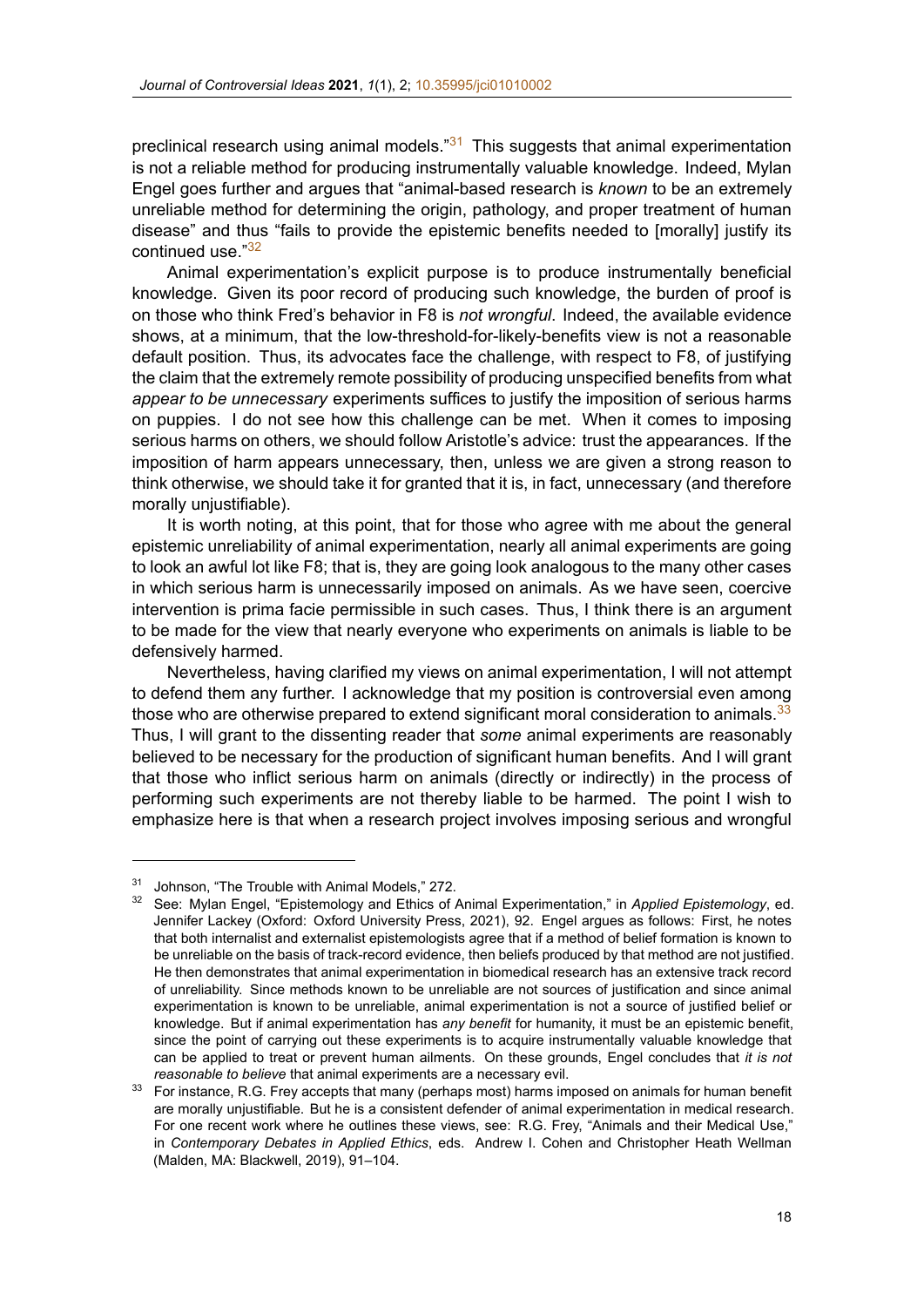harm upon animals, coercive intervention is prima facie permissible. There is no special exemption or excuse for researchers [who knowingly and](https://doi.org/10.35995/jci01010002) willingly impose wrongful harms on animals (as Fred does in F8). Once this point is acknowledged, however, we can table questions concerning the precise conditions under which animal experimentation is wrongful.

Of course, some people who agree that Fred acts wrongly in F8 will still balk at the suggestion that Jim's coercive intervention is prima facie permissible. This is because, to return to the second objection mentioned above, they worry that using coercion against public-serving institutions (and the individuals embedded within them) could have very bad results. Indeed, they think the use of coercion in cases such as F8 threatens to undermine the rule of law, democratic norms, and/or basic social trust. On the assumption that we should not do things that seriously elevate these threats, it is not prima facie permissible for Jim to coercively intervene in F8. $34$  And, more generally, it is not prima facie permissible for animal rights activists to adopt coercive direct action as a tactic for remediating the wrongful treatment of animals in and by public-serving institutions.

Why should we think the use of coercive direct action could have these bad effects? The most immediate answer is that, in a democratic society committed to the rule of law, citizens use legislative processes to resolve substantive moral and political disagreements.<sup>35</sup> Although democratic societies can tolerate infrequent use of illegal coercive interventions to support and enforce consensus moral norms (e.g., rough justice for child molesters), countenancing the use of illegal coercive interventions in attempts to "settle" significant and divisive moral/political disputes would be seriously destabilizing. And it would be even more destabilizing when the targets of such coercion are institutions that serve the public; this is because many citizens plausibly perceive themselves to have a stake in such institutions and therefore assign them significant symbolic value. Thus, absent some kind of limiting principle, the use of coercive direct action against public-serving institutions poses a strong risk of provoking a violent response in kind, incentivizing additional law breaking and undercutting social trust.

In reply to this objection, I should first like to acknowledge that it is very difficult to identify the conditions under which a member of a democratic society may permissibly violate the law in the service of promoting the good, preventing harm, or ensuring that justice is done. I think this is one of the most important challenges in political philosophy. For this very reason, however, I do not think there are *special concerns* about the claim that it is permissible to use coercive direct action to prevent the wrongful harm of animals in university laboratories (or, for that matter, in intensive confinement facilities and other public-serving institutional settings). This is because *anyone* who defends the permissibility of violating democratically enacted laws in the service of promoting the good, preventing harm, or seeking justice must address the problem of finding and articulating a limiting principle that preserves the rule of law and basic social trust. And contrary to what Socrates claims in *Crito*, I expect readers will agree that it is sometimes permissible to violate the law in the service of these ends.

 $34$  I can imagine someone who agrees that the research in F8 is morally unjustifiable nevertheless saying something like the following: "Sure, Fred is liable, in some sense, to defensive harm *. . .* but we can't have people assaulting scientists and destroying their labs whenever they judge that their research is immoral *. . .* allowing even a little bit of that would undermine the work of the university, which we all agree is one of society's most important institutions."

 $35$  I assume here that most readers will be members of democratic political communities.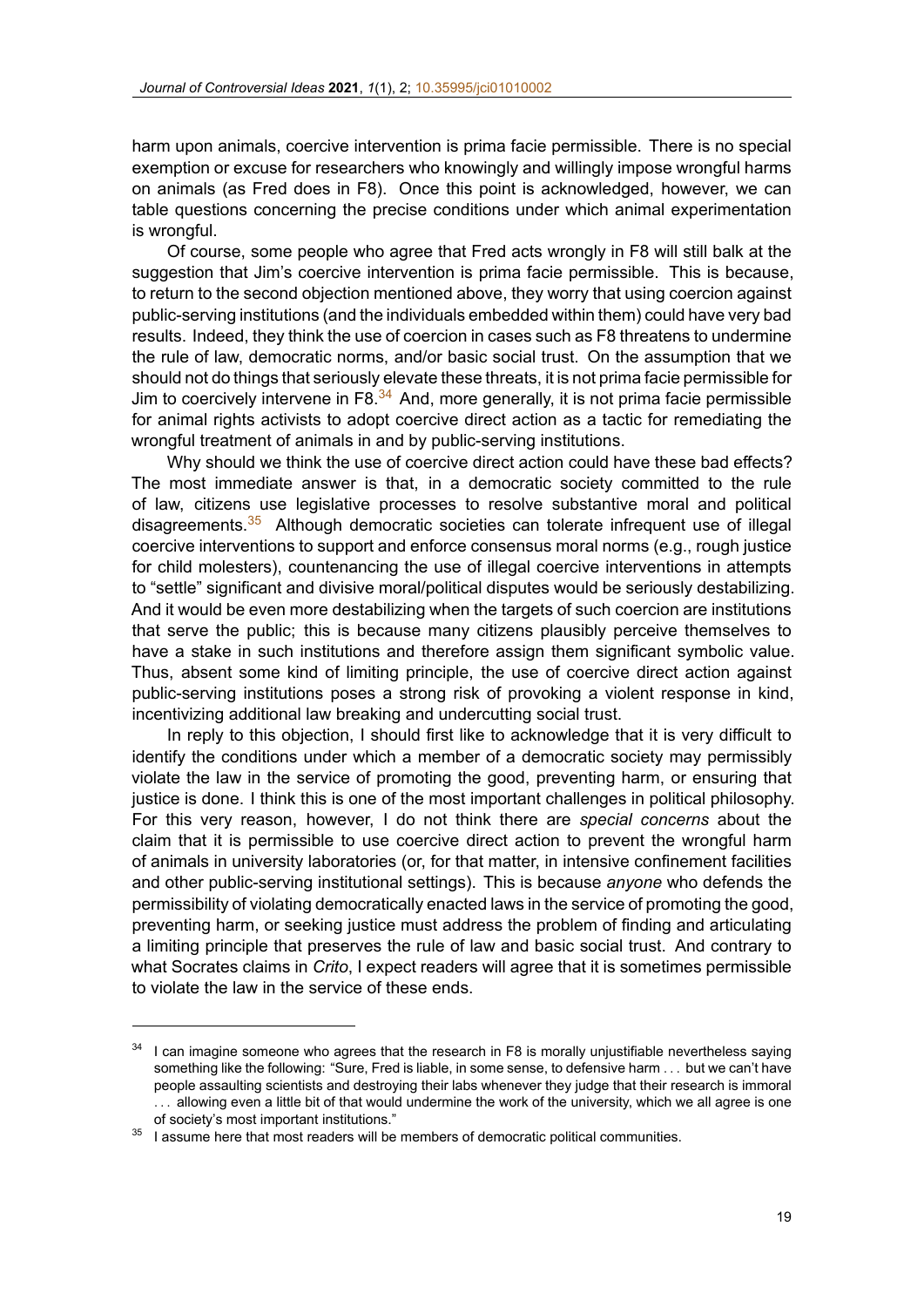There is, for instance, widespread support for the use of nonviolent civil disobedience—which is, by definition, [a form of illegal dire](https://doi.org/10.35995/jci01010002)ct action—as a means to protest against social injustice. $36$  But civilly disobedient protest can also have the objectionable effects associated with coercive direct action; for example, it too may provoke violence, incentivize additional law breaking, and threaten social trust. And civil disobedience is rarely employed to enforce consensus moral norms. Instead, it is typically used to address divisive moral and political conflicts by broadcasting perceived injustices and publicly articulating grievances. This is often done with the aim of *building* a consensus that has not yet been realized.

That civil disobedience is sometimes permissible is the default position among political philosophers. Once this is granted, however, it becomes difficult to see why there should be a blanket prohibition (or something thereabouts) on using illegal coercive measures to defend animals. Why is one form of lawbreaking permissible (and perhaps even laudable) while the other is not? Those who would insist that there is a blanket prohibition on coercive direct action owe us an answer. And the answer cannot be that coercive direct action (a) involves law breaking for the purposes of addressing a controversial moral/political cause or (b) that it has the potential to incentivize additional law breaking and/or threaten social trust. As noted above, these are features of many justifiable acts of civil disobedience.

For instance, the 1963 Birmingham campaign—organized by the Southern Christian Leadership Conference to protest against racial segregation in Birmingham, Alabama—had both of the aforementioned features. The campaign employed marches, sit-ins, and other forms of illegal assembly aimed at advancing the locally controversial cause of desegregation. And it provoked a response that seriously threatened the stability of the social order; members of the Ku Klux Klan and other opponents of desegregation set off several bombs that year, including one at the 16th Street Baptist Church (a meeting place for civil rights activists) that killed four children.<sup>37</sup> Despite this, the Birmingham campaign is a paradigm instance of justifiable civil disobedience.

Perhaps, then, the morally relevant difference between civil disobedience and coercive direct action is that the latter is violent. It is not implausible to think that violent acts harm their targets more than civilly disobedient acts and are thereby more likely to provoke further violence in response. This idea, however, does not withstand scrutiny. Although a physical attack on one's person or property is undeniably harmful, a sustained campaign of nonviolent harassment can be significantly worse. Indeed, one can easily imagine many cases where civil disobedience would be more harmful to more people than the use of constrained and proportionate coercive force.

Compare wrestling Fred to the ground and tying him up to, say, staging a year of road-blocking protests in front of his place of business. Such protests will not only have significant adverse effects on Fred, they will also have significant adverse effects on innocent, non-liable customers, pedestrians, and owners of adjacent businesses. When

<sup>36</sup> Kimberly Brownlee provides a helpful overview of the philosophical discourse on civil disobedience and a discussion of the conditions under which it is justifiable. See: Kimberly Brownlee, "Civil Disobedience," in ed. Edward Zalta, *The Stanford Encyclopedia of Philosophy*, Fall 2017, https://plato.stanford.edu/ archives/fall2017/entries/civil-disobedience.

<sup>37</sup> For additional information on the Birmingham bombings and their aftermath, see: Doug Jones, *Bending Towards Justice: The Birmingham Church Bombing that Changed the Course of Civil Rights* (New York: St. Martins Press, 2019).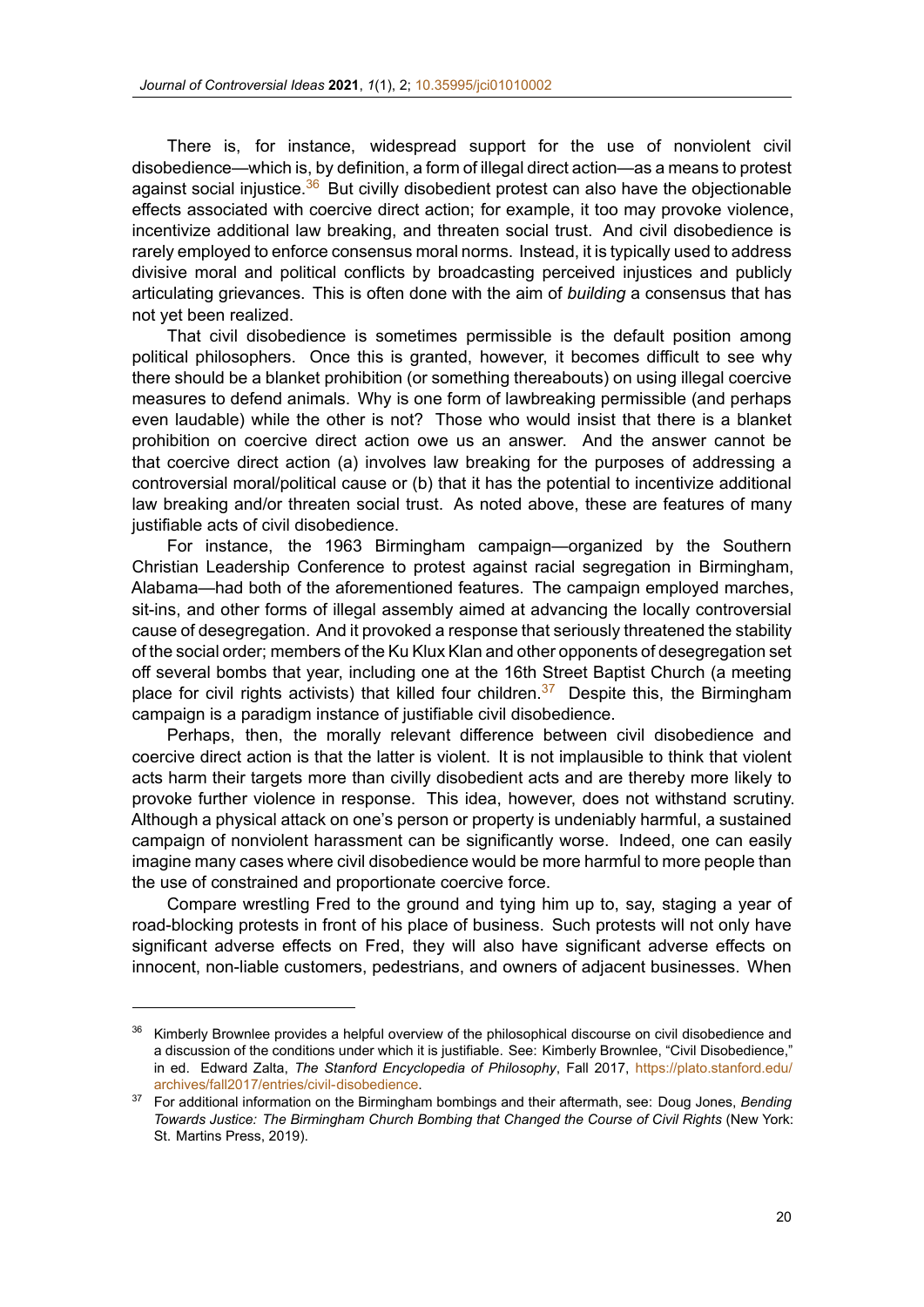civil disobedience significantly harms non-liable innocents, however, it may be even more likely to produce socially destabilizing [and disproportiona](https://doi.org/10.35995/jci01010002)tely violent responses.

Alternatively, perhaps the relevant moral difference between civil disobedience and coercive direct action is that the former, unlike the latter, demonstrates deference to the rule of law. This is because civil disobedients expect and accept punishment for their illegal behavior. Indeed, appealing to examples of justifiable civil disobedience from the US civil rights movement, some philosophers have claimed that a lawbreaker's willingness to accept punishment is a necessary condition on her illegal behavior counting as civilly disobedient.<sup>38</sup> Let us call this the *acceptance condition* on justifiable civil disobedience.

Satisfaction of the acceptance condition no doubt enhances the expressive power of civilly disobedient acts. One cannot very easily dismiss the sincerity of a disobedient citizen who makes a public demonstration of accepting sanction for his crimes. Nor can one easily dismiss his actions as an attack on the rule of law itself. Those who publicly and willingly submit to punishment appear to demonstrate fidelity to the rule of law and to the basic conflict resolution procedures that are partly constitutive of a democratic political community.

By contrast, the militant animal rights activists who use coercion against universities and other public-serving institutions typically seek to evade sanction. Thus, their actions do not satisfy the acceptance condition. Does this show that they pose a challenge to the rule of law that is distinct from the challenges posed by justified civil disobedience? And, does it show, in turn, that there is a clear and significant moral difference between lawbreaking *qua* justified civil disobedience and lawbreaking *qua* coercive direct action?

I think not. For one thing, philosophers of civil disobedience disagree about whether satisfaction of the acceptance condition is a necessary (or even typical) feature of justified acts of civil disobedience. Indeed, several of the most prominent figures in the civil disobedience literature—including Kimberly Brownlee, David Lefkowitz, and Piero Moraro—reject the acceptance condition. $39$  Thus, the fact that coercive direct action undertaken by militant animal rights activists rarely meets the acceptance condition hardly seems a decisive point against its prima facie permissibility.

Suppose it is granted, however, that justified acts of civil disobedience must meet the acceptance condition. This *still* will not show that civil disobedience can be morally differentiated from coercive direct action in a way that would support a blanket prohibition of the latter. After all, the defender of coercive direct action can take shelter behind the acceptance condition; that is, he can grant that lawbreaking in the service of the good—whether peaceful or violent—is permissible only when lawbreakers willingly submit to punishment. He would thus maintain that those who use coercion to stop animals from being wrongfully harmed in laboratories (or other public-facing institutions) should, upon completion of their task, confess to their crimes and accept their punishment. One can imagine, for instance, an animal rights activist standing before a court of law and saying "I rescued those monkeys, I destroyed that lab, and I'd do it again in a heartbeat...I could no longer just stand by *. . .* someone had to emancipate the innocent from the

<sup>38</sup> For an influential defense of this view, see: John Rawls, *A Theory of Justice* (Cambridge, MA: Harvard University Press, 1971), 363–91.

<sup>39</sup> See: Kimberly Brownlee, *Conscience and Conviction: The Case for Civil Disobedience* (Oxford: Oxford University Press, 2012); David Lefkowitz, "On a Moral Right to Civil Disobedience," *Ethics* 117 (2007): 202–33; Piero Moraro, "On (not) Accepting the Punishment for Civil Disobedience," *Philosophical Quarterly* 68 (2018): 503–20.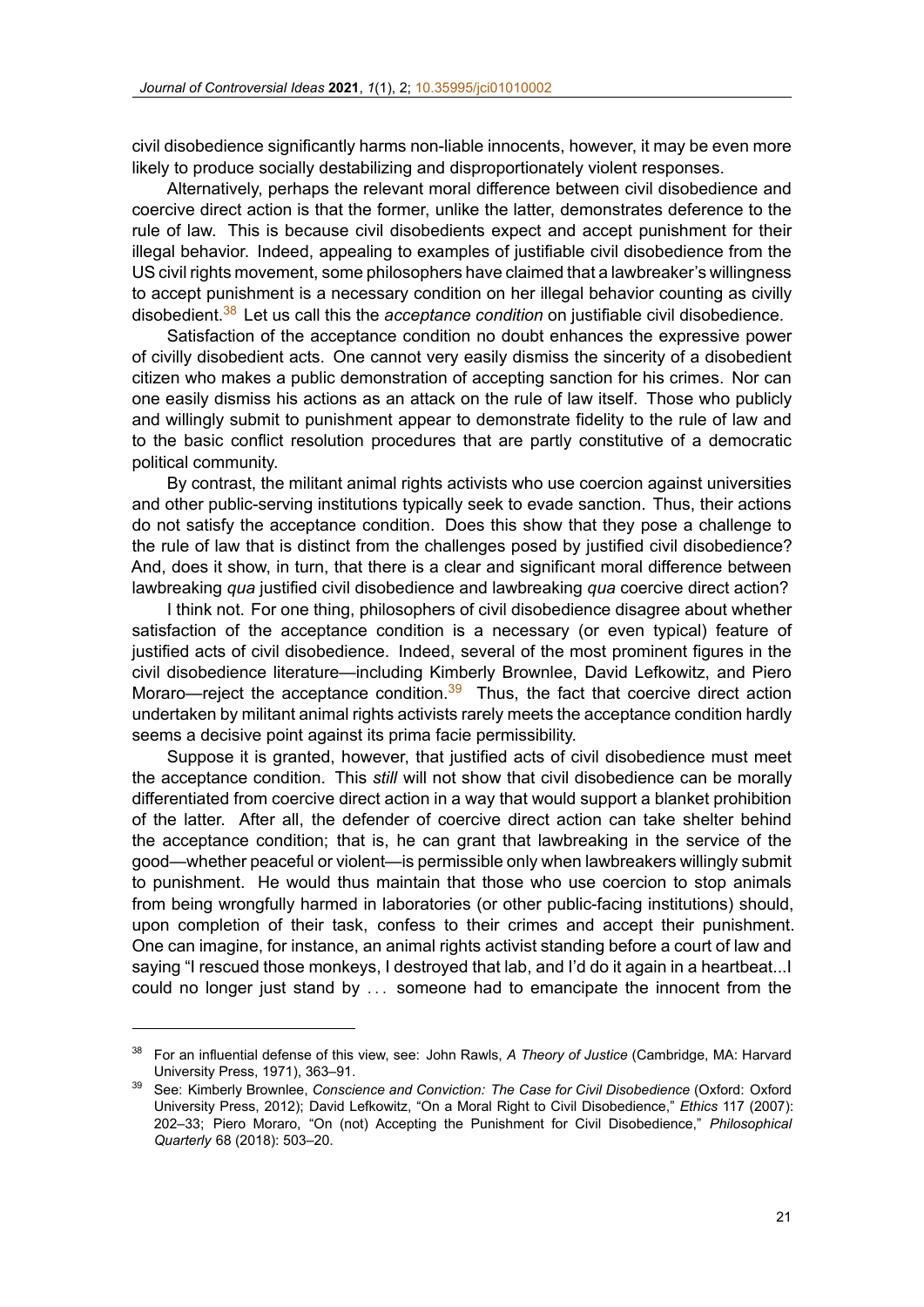hands of the deranged ... I plead quilty and take full responsibility.<sup>"40</sup> Although I do not endorse the acceptance conditio[n, I should think th](https://doi.org/10.35995/jci01010002)at if its satisfaction can deflect the charge that civil disobedience undermines the rule of law, then the same is true with respect to necessary and proportionate coercive direct action.<sup>41</sup>

Given the points made above, it is inconsistent to hold that civil disobedience is permissible while endorsing blanket prohibition of coercive direct action. Although I recognize the risks that attend to its use, I see no strong reason to conclude, in advance of case-specific contextual details, that it is impermissible to use coercive direct action to intervene in the moral and political disputes that emerge in a democratic society. Instead, I maintain that its moral permissibility is sensitive to the circumstances of the situations in which it is deployed. And, as we have seen, some situations involving the abuse of animals render prima facie permissible the use of necessary and proportionate coercive interventions. Of course, I should remind the reader that the conclusion I defend is, by design, a rather limited one; I hold that it is prima facie permissible (in most instances) to use coercion to prevent animals from being seriously and wrongfully harmed. This view is compatible with the possibility that most coercive actions undertaken for this purpose are not ultima facie permissible.

For all that I have said in the preceding paragraphs, I accept that the potential for coercive direct action to damage to the rule of law and the social order yields prima facie reasons against its use. And it is possible that these reasons are so weighty that they often end up overriding the prima facie reasons in favor of such action. I am inclined to think otherwise. However, as I argue in the next section, there are additional considerations that may rule out the ultima facie permissibility of many prima facie permissible instances of coercive direct action. It would not undermine any of the central claims of this essay to allow a couple of additional speculative considerations to serve as reasons for *sometimes* concluding that coercive direct action is not ultima facie permissible. The key point here is just that these considerations do not suffice to warrant blanket prohibition of its use, even in cases where the targets are public-serving institutions.

### **Section Five**

When evaluating the use of coercive direct action by participants in the animal rights movement, two important questions emerge. First, what is the basic goal of those who

<sup>&</sup>lt;sup>40</sup> A point of comparison: Henry Shue claims that a similar burden should fall on those who justifiably use torture—which, he argues, should never be legal—for the sake of preventing a catastrophe, such as the detonation of a ticking time bomb in a major city center. These persons should willingly accept punishment for the sake of upholding the rule of law and ensuring that the use of torture as an interrogation tactic remains taboo. Even so, Shue thinks the balance of reasons would typically support issuing suspended sentences to justified torturers. Perhaps the same is true in cases where activists justifiably use coercion to defend animals. See: Henry Shue, "Torture," *Philosophy and Public Affairs* 7 (1978): 143.

<sup>&</sup>lt;sup>41</sup> It is worth noting, in addition, that the coercive interventions considered here have a very different goal than paradigm cases of justified of civil disobedience. While the latter are largely focused on the *communication* of grievances, arguments, and critiques, the former are focused on *rescue* and *prevention* (although communication of grievances might be an expected benefit or a secondary aim of these actions). Their fundamentally different aims may ultimately yield different conditions on their justifiability; I presume, for instance, that the direct prevention of imminent harm usually has greater moral significance than the civilly disobedient activists' expression of, say, his opposition to a political figure. While communicating a grievance may prevent wrongful harm in an indirect way, rescue and sabotage, when successful, do so directly. Thus, although I cannot sort out the details here, I think that there are less stringent conditions on the justifiability of illegal acts that aim at rescue from and/or direct prevention of wrongful harm.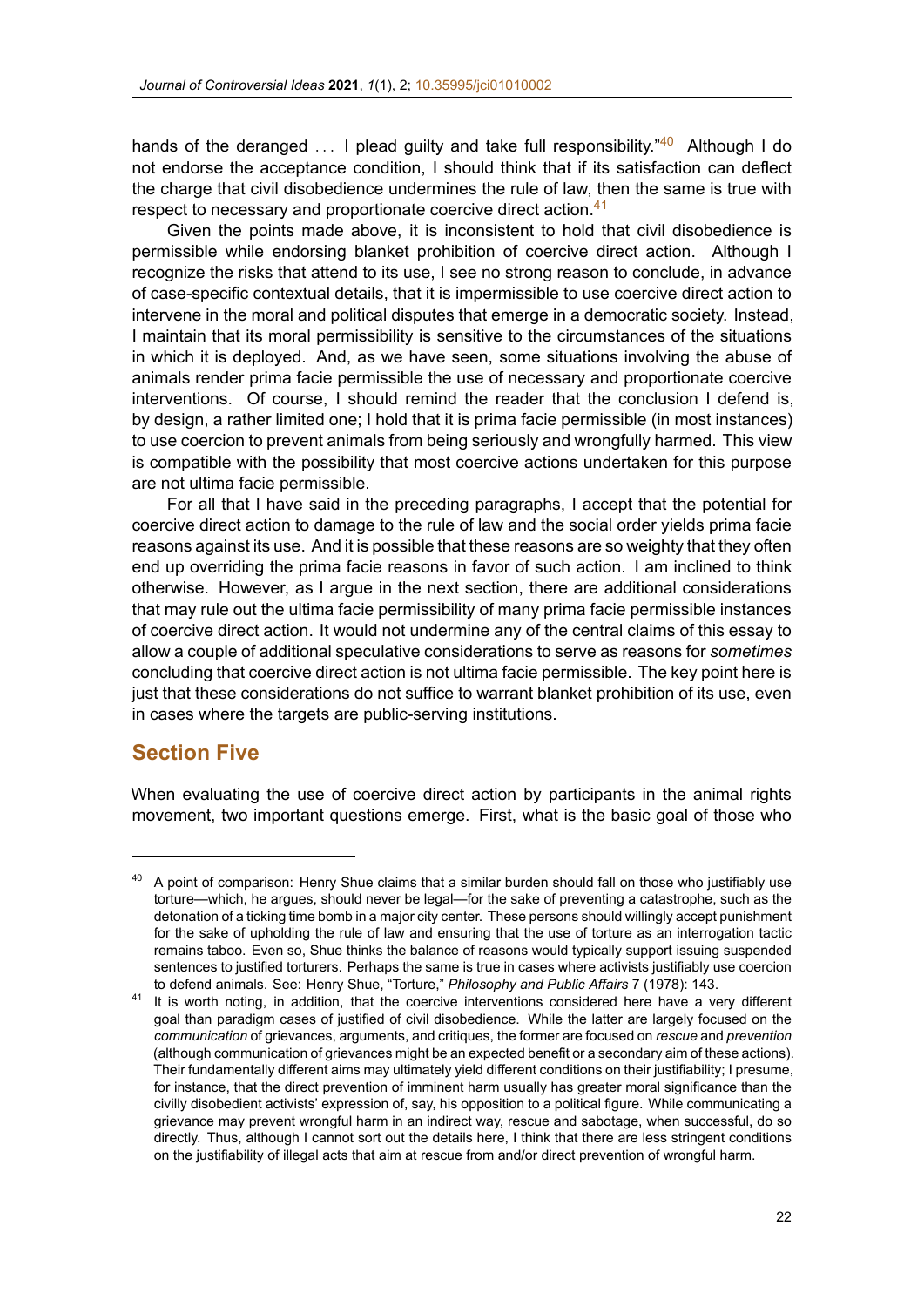undertake coercive direct action for the sake of animals? Second, is coercive direct action an effective way to achieve t[hat goal? If the go](https://doi.org/10.35995/jci01010002)al is simply to reduce harm to animals in an immediate and substantive way, then coercive direct action will often be an effective measure. If, however, the goal is to motivate others to embrace an animal rights worldview or to convince political communities to adopt policies consistent with that worldview, then use of coercion is much less likely to be effective.

I presume that most animal rights proponents share both of these goals. When we consider whether to undertake coercive direct action, however, it appears that the goal of preventing immediate harm is in tension with the goal of producing an animal friendly future society (and thereby preventing serious and wrongful harm to animals in the long term). This is because coercive direct action tends to reinforce negative stereotypes about animal rights activists; namely, that such individuals are violent, antisocial, holier-than-thou, and so forth. Recent empirical studies suggest that even people who are inclined to support a given social movement (or who see themselves as sharing its values) will nevertheless fail to align their behaviors with that movement due to negative stereotypes about its activist leaders and/or an inability to sympathize with its extreme tactics. $42$  Moreover, as MacInnis and Hodson demonstrate, existing social bias against animal rights activists is already significant.<sup>43</sup>

For these reasons, animal rights activists must seriously consider whether the short-term gains of coercive direct action can justify its costs. In many cases, I think they cannot. For instance, actions such as writing graffiti, engaging in minor property damage, and issuing anonymous threats to medical researchers are likely to bolster negative sentiments about the animal rights movement without producing substantive countervailing benefits for animals. In view of the above considerations, I propose that animal rights activists should not consider using coercive tactics, even when prima facie permissible, unless (a) it is reasonable to think that doing so will come at little cost to the broader animal rights movement or (b) it is reasonable to think their use will prevent harms so significant that the broader movement can bear any resulting costs.

I will not attempt to systematically adjudicate the question of which instances of direct action have satisfied conditions (a) or (b). It is likely, however, that some have satisfied one or both of these conditions. For instance, small-scale rescues of animals from fur farms often fail to generate significant media coverage, perhaps because they tend involve limited numbers of animals and limited property damage. Since these actions do not find their way into national or global news cycles, they are unlikely to discredit or damage the broader animal rights movement. Thus, they may satisfy (a).

#### **Conclusion**

I began this essay by presenting an argument for the conclusion that it is prima facie morally permissible, in most instances, to use coercion to prevent mammals such as cows, pigs, sheep, and mice from being turned into food, clothing, or experimental

<sup>42</sup> See, for instance: Matthew Feinberg, Robb Willer and Chloe Kovacheffa, "The Activist's Dilemma: Extreme Protest Tactics Reduce Popular Support for Social Movements," *Journal of Personality and Social Psychology* 119 (2020): 1086–111; NY Bashir, Penelope Lockwood, Alison Chasteen, Daniel Nadolny and Indra Noyes, "The Ironic Impact of Activists: Negative Stereotypes Reduce Social Change Influence," *European Journal of Social Psychology* 43 (2013): 614–26.

<sup>43</sup> Cara C. MacInnis and Gordon Hodson, "It Ain't Easy Eating Greens: Evidence of Bias Toward Vegetarians and Vegans from both Source and Target," *Group Processes Intergroup Relations* 20 (2015): 721–44.